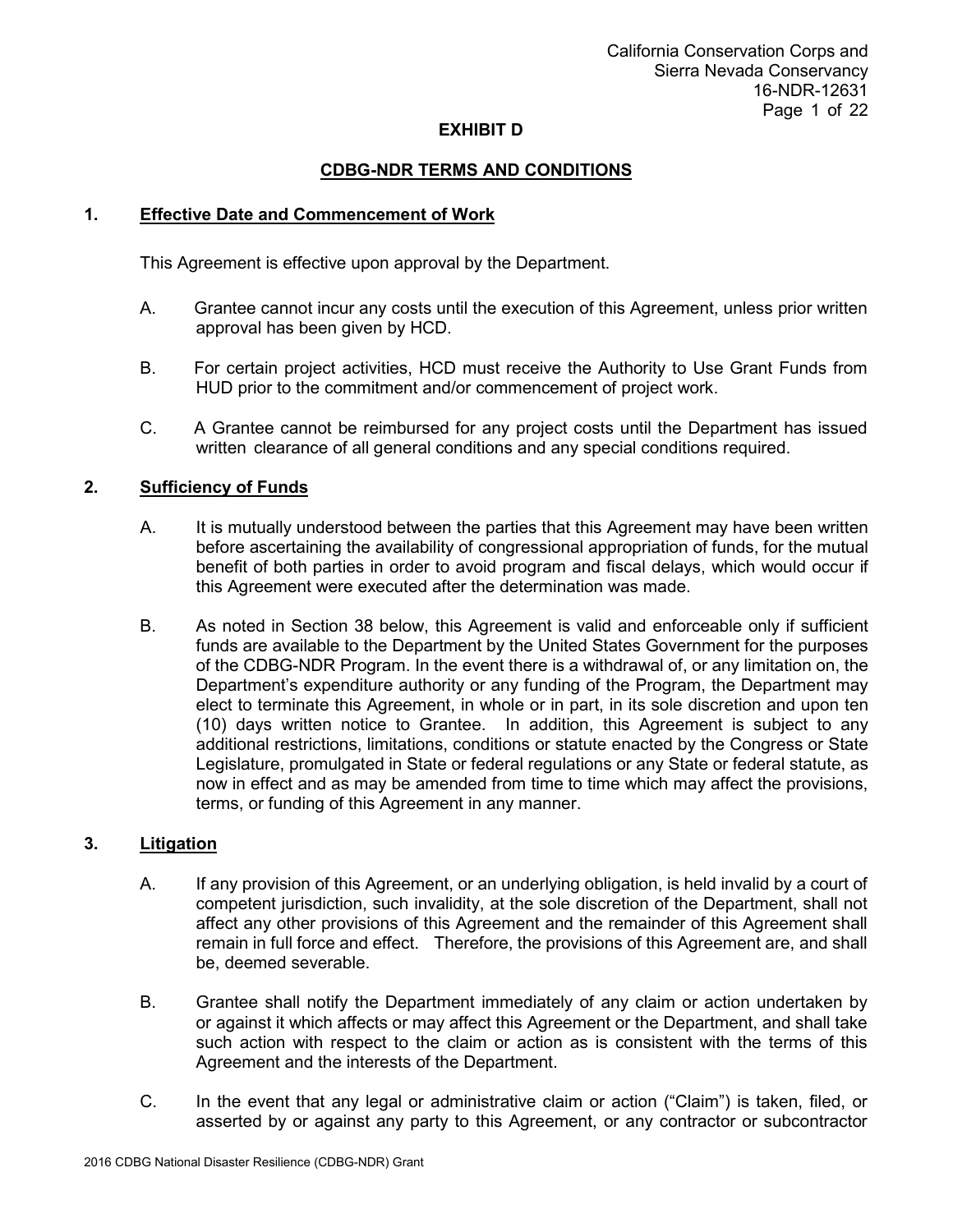thereof, or with respect to the NDR project(s), the Department may, in its sole and absolute discretion, and in addition to any other rights or remedies it may have hereunder, elect to either suspend or terminate this Agreement, in whole or in part, or to proceed forward under this Agreement. The Department shall have a period of ninety (90) days from its receipt of notice of a Claim to notify Grantee in writing of its decision to either suspend, terminate, or proceed forward. In the event the Department elects to terminate this Agreement, Grantee shall promptly submit its final Funds Request, together with those of its contractors and subcontractors, to the Department for processing, and upon payment thereof, the parties shall have no further rights or obligations under this Agreement, except for those rights and obligations which are expressly stated as surviving such a termination. Grantee shall ensure that all contracts or agreements with its contractors or subcontractors shall contain a provision similar to this section 4(C).

### **4. National Objectives**

All grant project activities performed under this Agreement must be CDBG-NDR eligible, have eligible costs and be documented as meeting one of the National Objectives of the HUD regulations as included in the Application authorized by HUD. National Objective standards are found under Title I of the Housing and Community Development Act of 1974, Section 104(b)(3), as amended and 24 CFR Part 570.483. Waivers of National Objective Standards are published over the course of the CDBG-NDR Program.

A. Meeting an Urgent Need is an eligible CDBG National Objective under 24 CFR, Part 570.483(d). This National Objective was provided a waiver under Federal Register Notice FR-5936-N-01, Section V. A. 1. d. for activities using Urgent Need.

## **5. Waivers**

No waiver or any breach of this Agreement shall be held to be a waiver of any prior or subsequent breach. The failure of the Department to enforce at any time the provisions of this Agreement or to require at any time performance by the Grantee of these provisions shall in no way be construed to be a waiver of such provisions nor to affect the validity of this Agreement or the right of the Department to enforce these provisions.

#### **6. Uniform Administrative Requirements**

The Grantee and all other recipients of grant funds shall comply with the policies, guidelines and requirements of OMB Uniform guidance at 2 CFR 200 the Uniform Administrative Requirements, effective July 1, 2015.

## **7. Non-Performance**

In the event that the National Objective requirements are not met due to any action or inaction of Grantee, the Department may, in its sole discretion, require reimbursement of part or all project funding disbursed to Grantee under this Agreement, whether before or after the date of noncompliance.

Prior to closing out this Agreement, the Department will review the actual National Objective and/or Public Benefit achievements of the project activities with Grantee.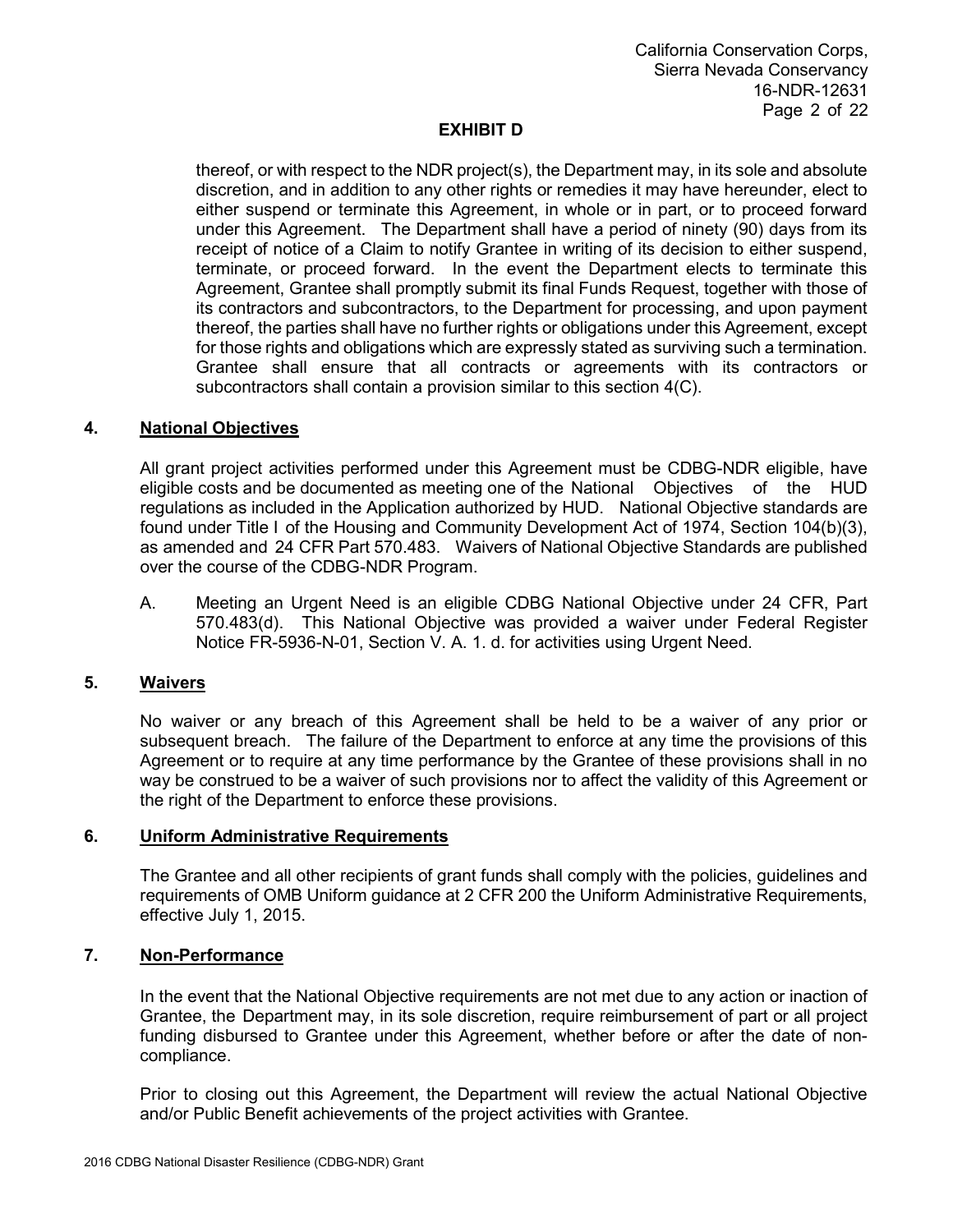### **8. Affirmatively Furthering Fair Housing**

Per Federal Register Notice FR-5936-N-01, Section 3: V.C.1.b., all activities under this Agreement and under any and all associated agreements, shall be carried out in a manner that affirmatively furthers fair housing, as required by section 808 (e) (5) of the Fair Housing Act, as amended (42 U.S.C. 3608 (e) (5)).

#### **9. Equal Opportunity Requirements and Responsibilities**

Grantee and its contractors and subrecipients shall comply with all of the following:

- A. Title VI of the Civil Rights Act of 1964: This act provides that no person shall be excluded from participation, denied program benefits, or subject to discrimination based on race, color, and/or national origin under any program or activity receiving federal financial assistance.
- B. Title VII of the Civil Rights Act of 1968 (The Fair Housing Act): This act prohibits discrimination in housing on the basis of race, color, religion, sex and/or national origin. This law also requires actions which affirmatively promote fair housing. Grantee will meet all civil rights related requirements pursuant to 24 CFR 570.503(b)(5).
- C. Restoration Act of 1987: This act restores the broad scope of coverage and clarifies the application of the Civil Rights Act of 1964. It also specifies that an institution which receives federal financial assistance is prohibited from discriminating on the basis of race, color, national origin, religion, sex, disability or age in a program or activity which does not directly benefit from such assistance.
- D. Section 109 of Title 1 of the Housing and Community Development Act of 1974 [42 U.S.C. 5309]: This section of Title 1 provides that no person shall be excluded from participation (including employment), denied program benefits, or subject to discrimination on the basis of race, color, national origin, or sex under any program or activity funded in whole or in part under Title 1 of the Act.
- E. The Fair Housing Amendment Act of 1988: This act amended the original Fair Housing Act to provide for the protection of families with children and people with disabilities, strengthen punishment for acts of housing discrimination, expand the Justice Department jurisdiction to bring suit on behalf of victims in federal district courts, and create an exemption to the provisions barring discrimination on the basis of familial status for those housing developments that qualify as housing for persons age 55 or older.
- F. The Housing for Older Persons Act of 1995 (HOPA): Retained the requirement that the housing facilities must have one person who is 55 years of age or older living in at least 80% of its occupied units. The act also retained the requirement that housing facilities publish and follow policies and procedures that demonstrate intent to be housing for persons 55 or older.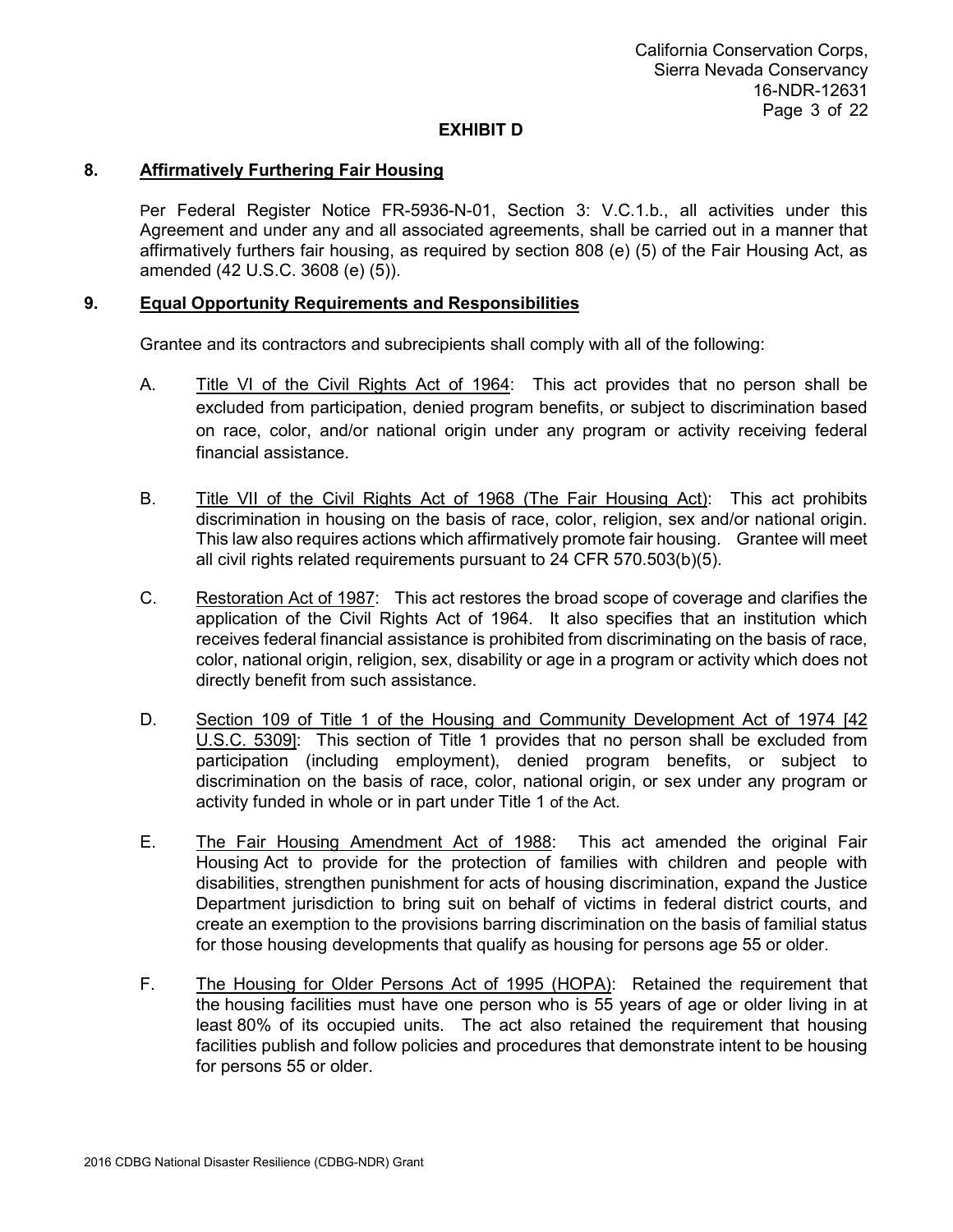- G. The Age Discrimination Act of 1975: This act provides that no person shall be excluded from participation, denied program benefits, or subject to discrimination on the basis of age under any program or activity receiving federal funding assistance. Effective January 1987, the age cap of 70 was deleted from the laws. Federal law preempts any State law currently in effect on the same topic including: KRS 18A.140; KRS 344.040; 101 KAR 1:350 Paragraph 11; 101 KAR 1:375 Paragraph 2(3); 101 KAR 2:095 Paragraphs 6 and 7.
- H. Section 504 of the Rehabilitation Act of 1973: It is unlawful to discriminate based on disability in federally assisted programs. This Section provides that no otherwise qualified individual shall, solely by reason of his or her disability, be excluded from participation (including employment), denied program benefits, or subjected to discrimination under any program or activity receiving federal funding assistance. Section 504 also contains design and construction accessibility provisions for multi-family dwellings developed or substantially rehabilitated for first occupancy on or after March 13, 1991.
- I. Americans with Disabilities Act of 1990 (ADA): This act modifies and expands the Rehabilitation Act of 1973 to prohibit discrimination against "a qualified individual with a disability" in employment and public accommodations. The ADA requires that an individual with a physical or mental impairment who is otherwise qualified to perform the essential functions of a job, with or without reasonable accommodation, be afforded equal employment opportunity in all phases of employment.
- J. Executive Order 11063: This executive order provides that no person shall be discriminated against on the basis of race, color, religion, sex, or national origin in housing and related facilities provided with federal assistance and lending practices with respect to residential property when such practices are connected with loans insured or guaranteed by the federal government.
- K. Executive Order 11259: This executive order provides that the administration of all federal programs and activities relating to housing and urban development be carried out in a manner to further housing opportunities throughout the United States.
- L. Equal Employment Opportunity Act: This act empowers the Equal Employment Opportunity Commission (EEOC) to bring civil action in federal court against private sector employers after the EEOC has investigated the charge, found "probable cause" of discrimination, and failed to obtain a conciliation agreement acceptable to the EEOC. It also brings federal, state, and local governments under the Civil Rights Act of 1964.
- M. Immigration Reform and Control Act (IRCA) of 1986: Under IRCA, employers may hire only persons who may legally work in the U.S., i.e., citizens and nationals of the U.S. and aliens authorized to work in the U.S. The employer must verify the identity and employment eligibility of anyone to be hired, which includes completing the Employment Eligibility Verification Form (1-9).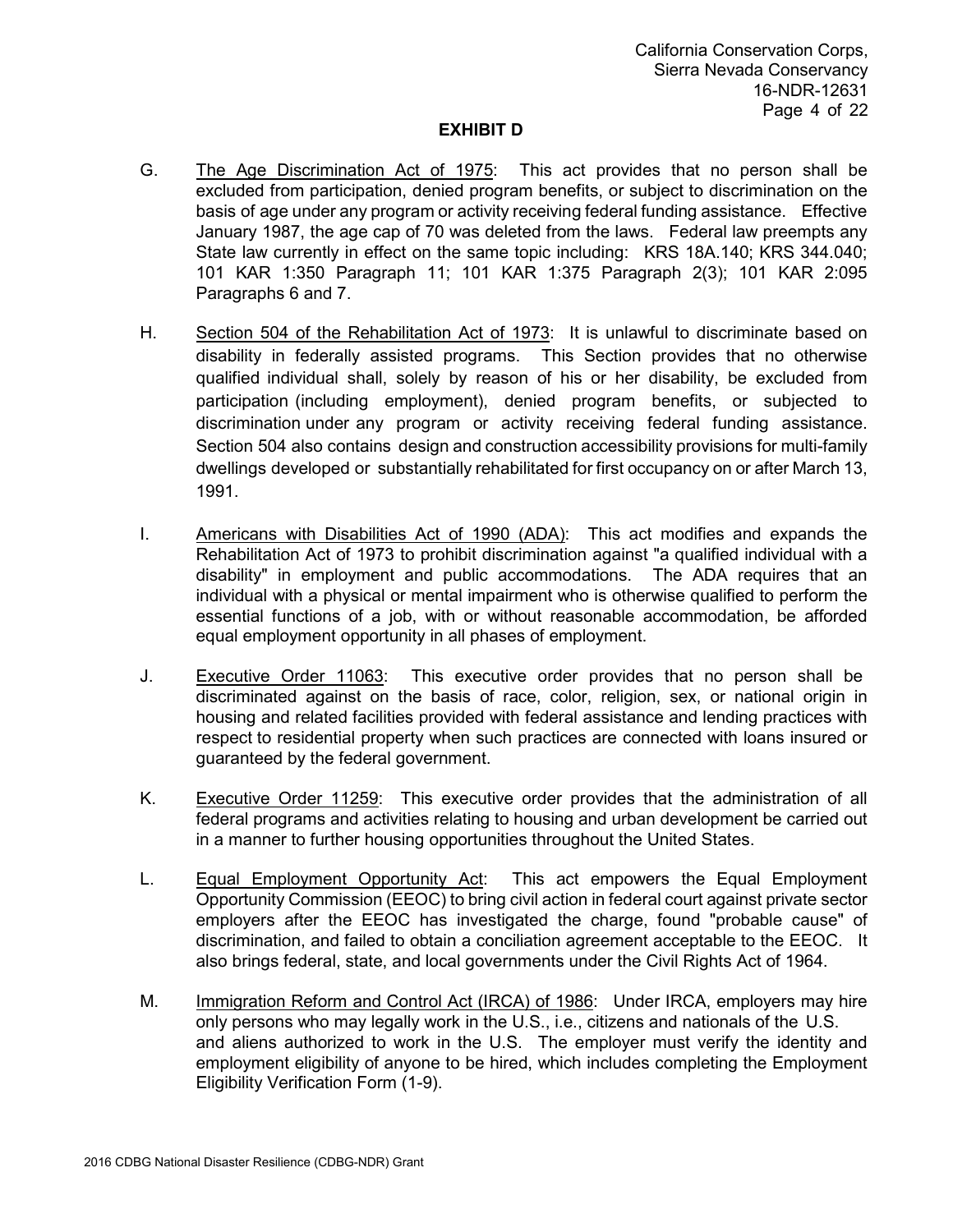- N. Uniform Guidelines on Employee Selection Procedures adopted by the Equal Employment Opportunity Commission in 1978: This manual applies to employee selection procedures in the areas of hiring, retention, promotion, transfer, demotion, dismissal and referral. It is designed to assist employers, labor organizations, employment agencies, licensing and certification boards in complying with the requirements of federal laws prohibiting discriminatory employment.
- O. Vietnam Era Veterans Readjustment Act of 1974 (revised Jobs for Veterans Act of 2002):This act was passed to ensure equal employment opportunity for qualified disabled veterans and veterans of the Vietnam War. Affirmative action is required in the hiring and promotion of veterans.
- P. Executive Order 11246: This executive order applies to all federally assisted construction contracts and subcontracts. It provides that no person shall be discriminated against on the basis of race.

## **10. Training, Employment, and Contracting Opportunities for Business and Lower-Income Persons Assurance of Compliance ("Section 3"):**

The Grantee will comply with Section 3 of the Housing and Community Development Act of 1968 (12 U.S.C. 1701u), and implementing 24 CFR, Part 135. The responsibilities of the Grantee are outlined in 24 CFR Part 135.32 as follows:

- A. Implementing procedures designed to notify Section 3 residents about training and employment opportunities generated by Section 3 covered assistance and Section 3 business concerns about contracting opportunities generated by Section 3 covered assistance.
- B. Notifying potential contractors for Section 3 covered projects of the requirements of this Part, and incorporating the Section 3 clause set forth in Section 135.38 in all solicitations and contracts.
- C. Facilitating the training and employment of Section 3 residents and the award of contracts to Section 3 business concerns by undertaking activities such as described in the appendix to this part, as appropriate, to reach the goals set forth in Section 135.30. Recipients, at their own discretion, may establish reasonable numerical goals for the training and employment of Section 3 residents and contract award to Section 3 business concerns that exceed those specified in Section 135.30.
- D. Assisting and actively cooperating with HUD/HCD in obtaining the compliance of contractors and subcontractors with the requirements of this part, and refraining from entering into any contract with any contractor where the recipient has notice or knowledge that the contractor has been found in violation of the regulations in 24 CFR Part 135.
- E. Documenting actions taken to comply with the requirements of this part, the results of those actions taken and impediments, if any.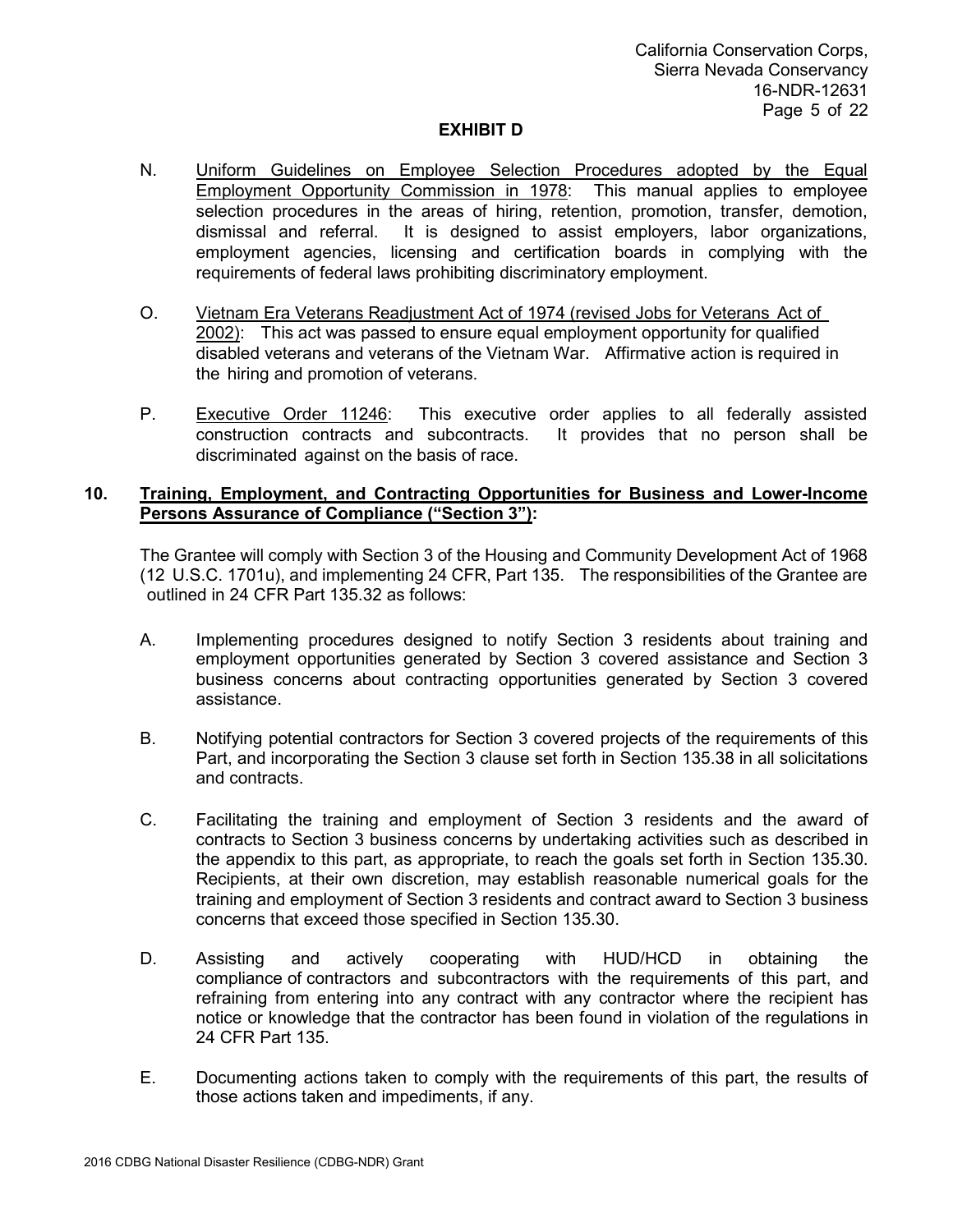F. If Grantee distributes funds for Section 3 covered assistance to units of local governments, to the greatest extent feasible, must attempt to reach the numerical goals set forth in Section 135.30 regardless of the number of local governments receiving funds from the Section 3 covered assistance which meet the thresholds for applicability set forth at Section 135.30. The State must inform units of local government to whom funds are distributed of the requirements of this part; assist local governments and their contractors in meeting the requirements and objectives of this part; and monitor the performance of local governments with respect to the objectives and requirements of this part.

## **11. Clean Air and Water Acts**

This Agreement is subject to the requirements of the Clean Air Act, as amended, 42 U.S.C. 1857 et seq., the Federal Water Pollution Control Act, as amended, 33 U.S.C. 1251 et seq., and the regulations of the Environmental Protection Agency with respect thereto, at 40 CFR, Part 15, as amended from time to time.

## **12. Relocation, Displacement, and Acquisition**

The provisions of the Uniform Relocation Act, as amended, 49 CFR, Part 24, and Section 104(d) of the Housing and Community Development Act of 1974 shall be followed where any assistance is carried out by the Grantee and assisted in whole or in part by funds allocated by CDBG. For projects where there will be temporary or permanent displacement, the Grantee must submit signed General Information Notices from each tenant who was residing in the project at the time of Application submittal.

## **13. Compliance with State and Federal Laws and Regulations**

- A. The Grantee, its contractors and subrecipients shall comply with the policies, guidelines and requirements of OMB Uniform guidance at 2 CFR 200 the Uniform Administrative Requirements, effective July 1, 2015, as well as all state laws, regulations and Department guidelines applicable to the activities set forth in this Agreement.
- B. Grantee agrees to comply with all state/federal laws and regulations applicable to the CDBG-NDR Program and to the grant activities, and with any other federal provisions as set forth in the Department's agreement with HUD.

## **14. Federal Labor Standards Provisions**

Grantee and its contractors and subrecipients shall comply with all of the following:

- A. Davis-Bacon Act (40 U.S.C. 3141-3148) requires that workers receive no less than the prevailing wages being paid for similar work in their locality. Prevailing wages are computed by the Federal Department of Labor and are issued in the form of federal wage decisions for each classification of work. The law applies to most construction, alteration, or repair contracts over \$2,000.
- B. The Tanti-Kickback Act of 1986" (41 U.S.C. 51-58) The act prohibits attempted as well as completed "kickbacks," which include any money, fees, commission, credit, gift, gratuity, thing of value, or compensation of any kind. The act also provides that the inclusion of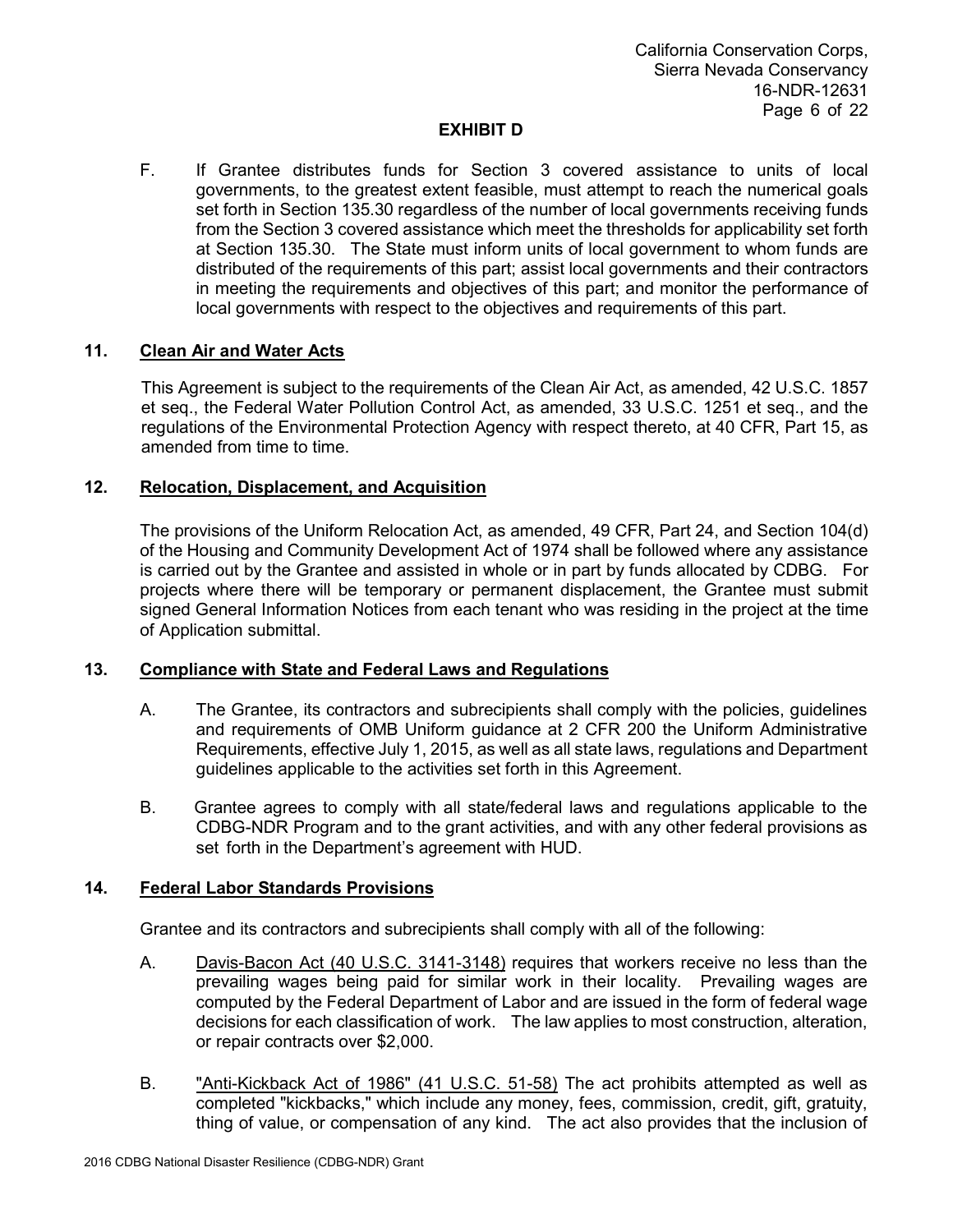kickback amounts in contract prices is prohibited conduct in itself. This act requires that the purpose of the kickback was for improperly obtaining or rewarding favorable treatment. It is intended to embrace the full range of government contracting.

- C. Contract Work Hours and Safety Standards Act CWHSSA (40 U.S.C. 3702) requires that workers receive "overtime" compensation at a rate of one and one-half (1-1/2) times their regular hourly wage after they have worked forty (40) hours in one week.
- D. Title 29, Code of Federal Regulations CFR, Subtitle A, Parts 1, 3 and 5) are the regulations and procedures issued by the Secretary of Labor for the administration and enforcement of the Davis-Bacon Act, as amended.

## **15. State Labor Standards Provisions**

- A. Where funds provided through this Agreement are used for construction work, or in support of construction work, the Grantee shall ensure that the requirements of Section 1720-1743 of the California Labor Code ("LC"), pertaining to the payment of prevailing wages and administered by the California Department of Industrial Relations are met.
- B. For the purposes of this requirement "construction work" includes, but is not limited to rehabilitation, alteration, demolition, installation or repair done under contract and paid for, in whole or in part, through this Agreement. All construction work shall be done through the use of a written contract with a properly licensed building contractor incorporating these requirements (the "construction contract"). Where the construction contract will be between the Grantee and a licensed building contractor, the Grantee shall serve as the "awarding body" as that term is defined in the LC. Where the Grantee will provide funds to a third party that will enter into the construction contract with a licensed building contractor, the third party shall serve as the "awarding body." Prior to any disbursement of funds, including but not limited to release of any final retention payment, the Department may require a certification from the awarding body that prevailing wages have been or will be paid.

# **16. Lead Based Paint Hazards**

Activity(ies) performed with assistance provided under this Agreement are subject to lead-based paint hazard regulations contained in Title 8 (Industrial Relations) and Title 17 (Public Health) of the CCR and 24 CFR, Part 35 (Lead Disclosure). Any grants or loans made by the Grantee with assistance provided under this Agreement shall be made subject to the provisions for the elimination or mitigation of lead-based paint hazards under these regulations. The Grantee shall be responsible for the notifications, inspections, and clearance certifications required under these regulations.

## **17. Conflict of Interest of Members, Officers, or Employees of Contractors, Members of Local Governing Body, or other Public Officials**

Pursuant to 24 CFR 570.489(h), no member, officer, or employee of the Grantee, or its designees or agents and if applicable, no member of the governing body of the locality in which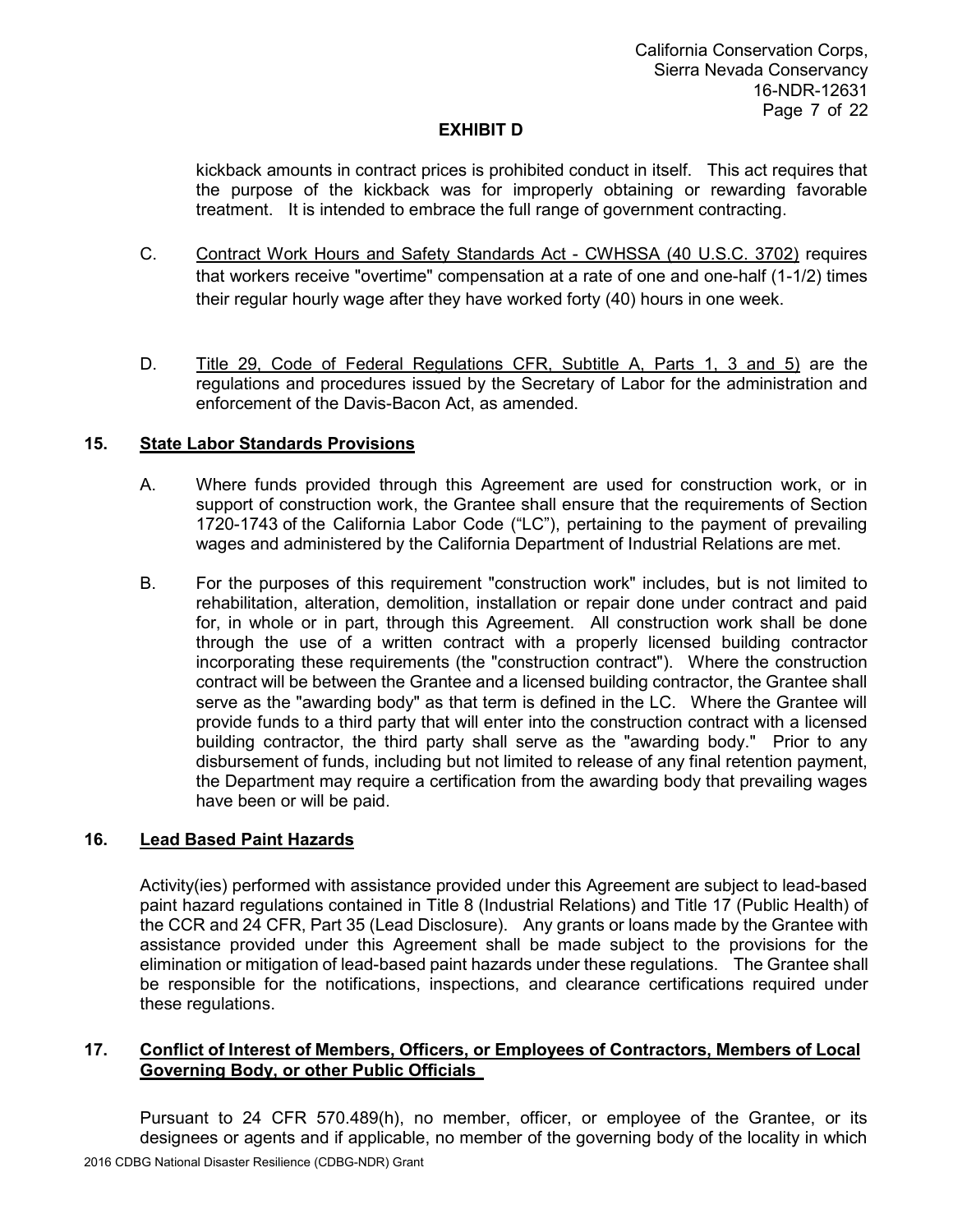the program is situated, and no other public official of such locality or localities who exercise or have exercised any functions or responsibilities with respect to CDBG-NDR activities assisted under this part, or who are in a position to participate in a decision-making process or gain inside information with regard to such activities, may obtain a financial interest or benefit from a CDBG-NDR-assisted activity, or have a financial interest in any contract, subcontract or agreement with respect to a CDBG-NDR-assisted activity or its proceeds, either for themselves or those with whom they have business or immediate family ties, during their tenure, or for one (1) year thereafter. The Grantee shall incorporate, or cause to be incorporated, in all such contracts or subcontracts a provision prohibiting such interest pursuant to the purposes of this section.

## **18. Conflict of Interest of Certain Federal Officials**

No member of or delegate to the Congress of the United States, and no resident commissioner, shall be admitted to any share or part of this Agreement or to any benefit to arise from the same. Grantee shall report all perceived, potential or actual conflicts of interest to HCD for review before entering into any agreements or providing financial assistance.

## **19. Anti-Job Pirating Certification**

Pursuant to 24 CFR 570.482(h) CDBG-NDR funds may not be used to directly assist a business, including a business expansion, in the relocation of a plant, facility, or operation from one labor market area to another labor market area if the relocation is likely to result in a significant loss of jobs in the labor market area from which the relocation occurs. Job loss of more than 500 employees is always considered significant. Job loss of 25 or fewer positions is never considered significant. A waiver has been granted by HUD for this regulation in the Federal Register Notice FR-5936-N-01, but Grantee must request permission to use the waiver in writing from the Department.

## **20. Anti-Lobbying Certification**

The Grantee shall require that the language of this certification be included in all contracts or subcontracts entered into in connection with this grant activity(ies) and that all subrecipients shall certify and disclose accordingly. This certification is a material representation of fact upon which reliance was placed when this transaction was made or entered into. Submission of this certification is a prerequisite for making or entering into this transaction imposed by 31 U.S.C. 1352. Any person who fails to file the required certification shall be subject to a civil penalty of not less than \$10,000 and no more than \$100,000 for such failure.

- A. No federal appropriated funds have been paid or will be paid, by or on behalf of it, to any person for influencing or attempting to influence an officer or employee of any agency, a Member of Congress, an officer or employee of Congress, or an employee of a Member of Congress in connection with the awarding of any federal contract, the cooperative agreement, and the extension, continuation, renewal, amendment, or modification of any federal contract, grant, loan, or cooperative agreement.
- B. If any funds other than federal appropriated funds have been paid or will be paid to any person for influencing or attempting to influence an officer or employee of any agency, a Member of Congress, and officer or employee of Congress, or an employee of a Member of Congress in connection with this federal contract, grant, loan, or cooperative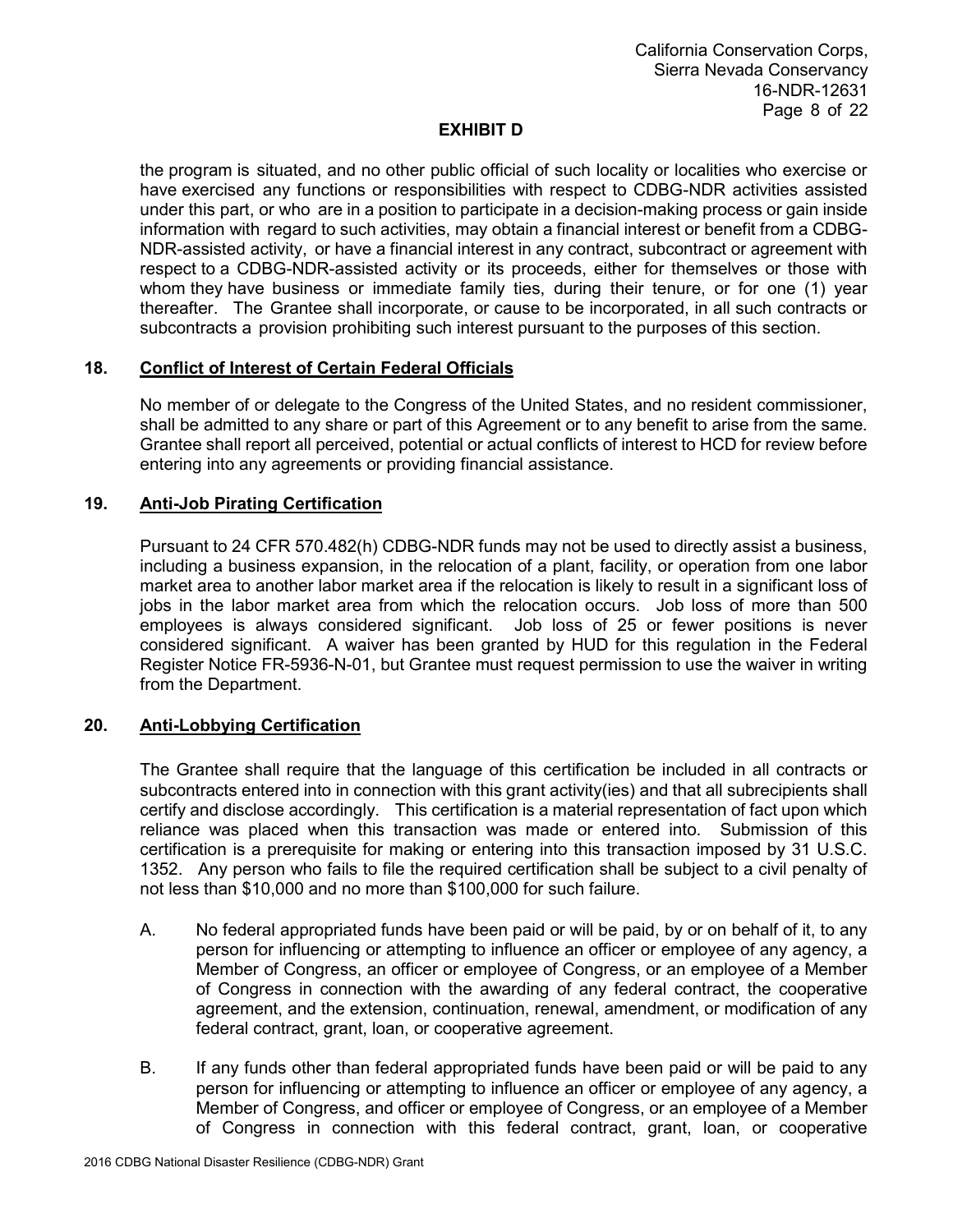agreement, Grantee shall complete and submit Standard Form LLL, "Disclosure Form to Report Lobbying," in accordance with its instructions.

### **21. Bonus or Commission, Prohibition Against Payments of**

The assistance provided under this Agreement shall not be used in the payment of any bonus or commissions for the purpose of:

- A. Obtaining the Department's approval of the Application for such assistance; or,
- B. The Department's approval of the Applications for additional assistance; or,
- C. Any other approval or concurrence of the Department required under this Agreement, Title I of the Housing and Community Development Act of 1974, or the State regulations with respect thereto; provided, however, that reasonable fees for bona fide technical, consultant, managerial or other such services, other than actual solicitation, are not hereby prohibited if otherwise eligible as program costs.

### **22. Contractors and Subrecipients**

- A. HCD has adopted procurement standards under 2 CFR 200.318-326. The Grantee shall follow these same standards. In addition, Grantee shall not enter into any agreement, written or oral, with any contractor or subrecipient without the prior determination that the contractor or subrecipient is eligible to receive CDBG-NDR funds and is not listed on the Federal Consolidated List of Debarred, Suspended, and Ineligible Contractors.
	- 1) Contractors are defined as consultants (for-profit or non-profit) or construction contractors who are procured competitively.
	- 2) Subrecipients are defined as public agencies or public/private non-profit agencies or organizations and certain (limited) private for-profit entities who receive CDBG-NDR funds from an awarded jurisdiction to undertake eligible activities.
- B. An agreement between the Grantee and any contractor or subrecipient shall require:
	- 1) Compliance with the applicable State and federal requirements described in this Agreement, which pertain to, among other things, procurement, nondiscrimination, Americans with Disabilities Act, Equal Employment Opportunity and Drug-Free Workplace; and, compliance with the applicable provisions relating to labor standards and Section 3 as described in Sections 11 and 16 of this Exhibit. Appendix II of 2 CFR Part 200 sets forth mandatory provisions for incorporation into non-Federal entity contracts involving federal funds awards. In addition to these requirements, all contractors and subcontractors shall comply with the applicable provisions of the California Labor Code.
	- 2) Maintenance of at least the minimum State-required Workers' Compensation Insurance for those employees who will perform the grant activities or any part of it.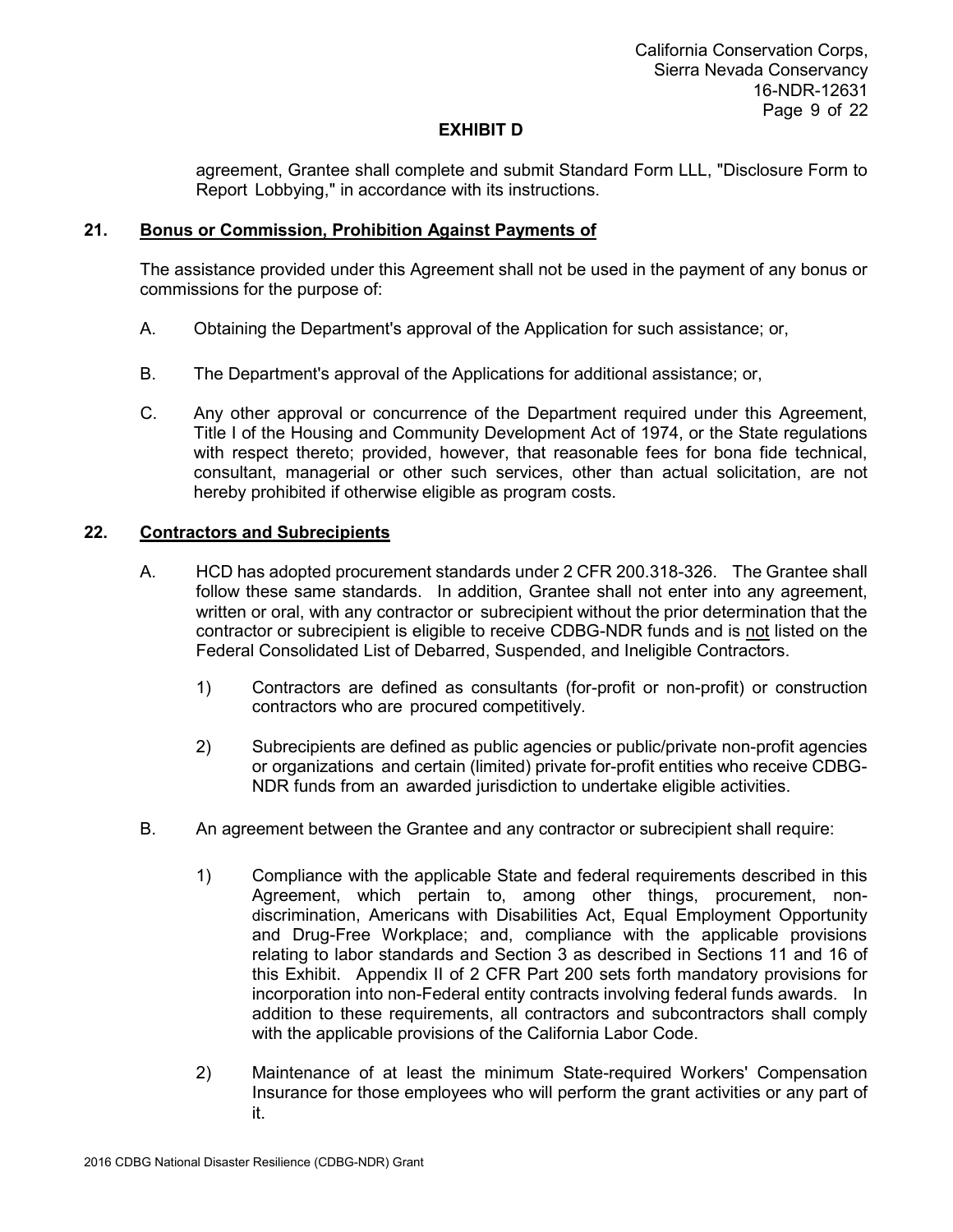- 3) Maintenance, if so required by law, unemployment insurance, disability insurance and liability insurance, which is reasonable to compensate any person, firm, or corporation, who may be injured or damaged by the contractor, or any subcontractor in performing the grant activity(ies) or any part of it.
- 4) Compliance with the applicable Equal Opportunity Requirements described in Exhibit D, Section 11 of this Agreement.
- 5) Compliance with the policies, guidelines and requirements of OMB Uniform guidance at 2 CFR 200 the Uniform Administrative Requirements, as well as all state/federal laws, regulations and Department guidelines applicable to the activities set forth in this Agreement.
- C. Contractors shall:
	- 1) Perform the grant activities in accordance with federal, State and local housing and building codes, as are applicable.
	- 2) Provide security to assure completion of the project by furnishing the borrower and construction lenders with Performance and Payment Bonds, or other security approved in advance in writing by the Department.
- D. Subrecipients shall:
	- 1) Retain all books, records, accounts, documentation, and all other materials relevant to this Agreement for a minimum period of five (5) years after the Department notifies the Grantee that the HUD/HCD CDBG-NDR grant contract is closed.
	- 2) Permit the State, federal government, the Bureau of State Audits, the Department and/or their representatives, upon reasonable notice, unrestricted access to any or all books, records, accounts, documentation, and all other materials relevant to the Agreement for the purpose of monitoring, auditing, or otherwise examining said materials.
- E. Contractors and Subrecipients: Drug-Free Workplace Act of 1988

Contractors and subrecipients shall comply with all of the following:

- 1) Publish and give a policy statement to all covered employees informing them that the unlawful manufacture, distribution, dispensation, possession or use of a controlled substance is prohibited in the covered workplace and specifying the actions that will be taken against employees who violate the policy.
- 2) Establish a drug-free awareness program to make employees aware of a) the dangers of drug abuse in the workplace; b) the policy of maintaining a drug-free workplace; c) any available drug counseling, rehabilitation, and employee assistance programs; and d) the penalties that may be imposed upon employees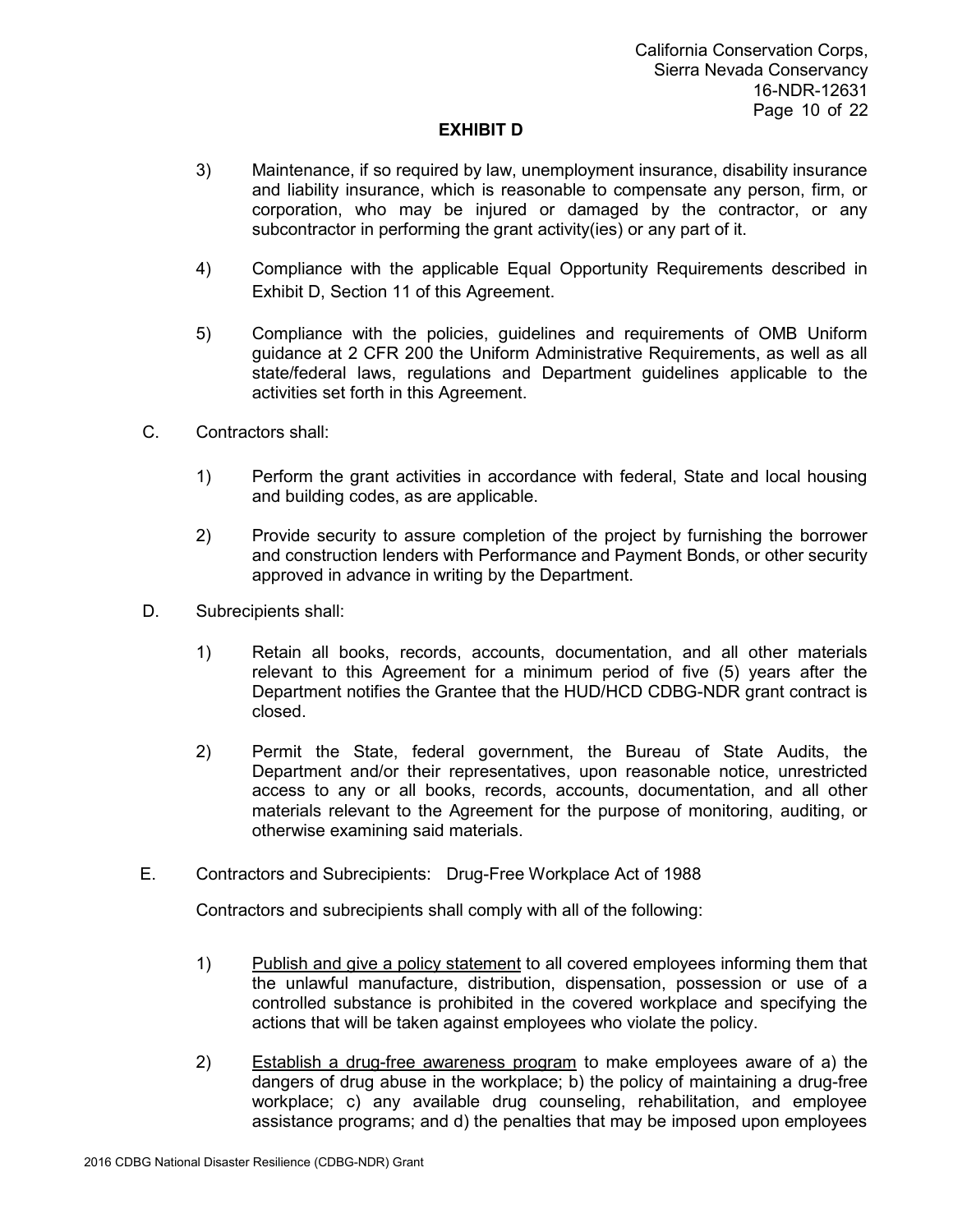for drug abuse violations.

- 3) Notify employees that as a condition of employment on a federal contract or grant, the employee must a) abide by the terms of the policy statement; and b) notify the employer, within (5) five calendar days, if he or she is convicted of a criminal drug violation in the workplace.
- 4) Notify the contracting or granting agency within 10 (ten) days after receiving notice that a covered employee has been convicted of a criminal drug violation in the workplace.
- 5) Impose a penalty on or require satisfactory participation in a drug abuse assistance or rehabilitation program by any employee who is convicted of a reportable workplace drug conviction.
- 6) Make an ongoing, good faith effort to maintain a drug-free workplace by meeting the requirements of the act.

### **23. Insurance**

The Grantee shall have and maintain in full force and effect during the term of this Agreement such forms of insurance, at such levels as may be determined by the Grantee and the Department to be necessary for specific components of the grant activity(ies) described in Exhibit A. The foregoing insurance requirement shall not apply to any California State entity that is self-insured.

#### **24. Reporting Requirements**

During the term of this Agreement, the Grantee must work with HCD, HCD's technical assistance consultants and other partners in submitting the following reports by the dates identified, respectively, or as otherwise required at the discretion of the Department. Report forms will be provided by HCD. Grant closeout reports are listed in Exhibit B, Section 6. The Grantee's performance under this Agreement will be based in part on whether it has submitted reports on a timely basis. Grantee and partners must use HCD technical assistance consultant's web based grant management software to track grant outcomes, performance and beneficiaries.

- A. Project Set-Up / Completion Report: Submit Set-up report for review and approval by Department prior to incurring project costs. Submit amended reports as needed.
- B. Monthly Project Update Report: Grantee and other partners associated with CDBG-NDR project activity implementation must submit monthly activity reports to provide status update on each activity. Grantee shall participate in periodic conference calls to provide updates on project activities. . Report information will be used by HCD to update project status in DRGR reporting system.
- C. Quarterly Performance and Expenditure Report (QPER): Submit by the end of the last month of the quarter, December 31, March 31, June 30 and September 30.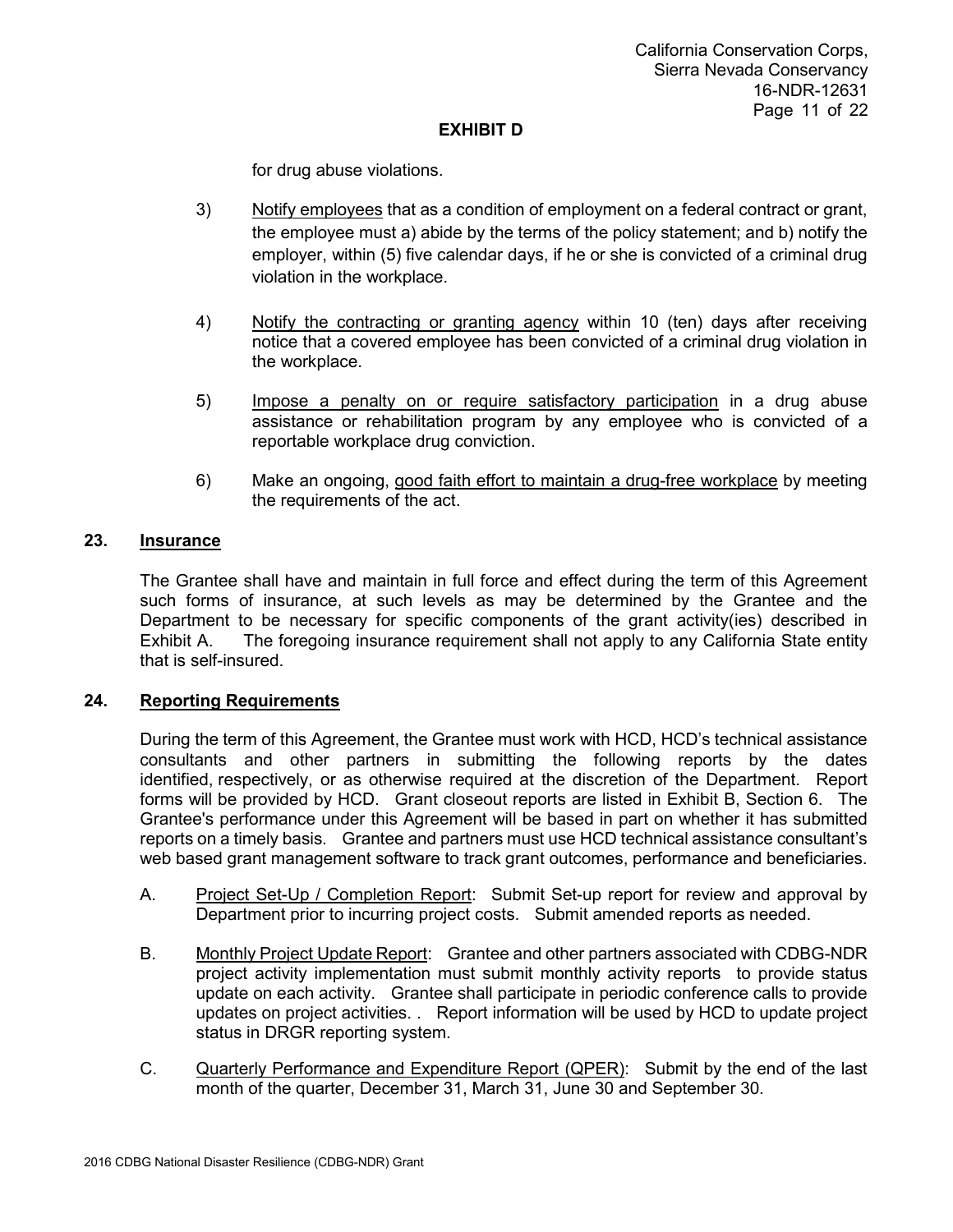- D. Annual Performance Report (APR): Submit APR by July 31, starting from the contract effective date to subsequent June 30.
- E. Labor Standards Wage Compliance Report: Submit Semi-annual Wage Compliance Reports by October 7 and April 7 during the entire project construction period. Submit final Wage Compliance Report thirty (30) days after construction is completed.

The Department reserves the right to request any other periodic reports that may be necessary or desirable, in the opinion of the Department, for the implementation of this Agreement.

### **25. Monitoring Requirements**

The Department shall perform a monitoring of project activities and/or fiscal monitoring of the grant in accordance with requirements of 42 U.S.C. 5304(e)(2), as amended and as modified by Federal Register Notice FR-5936-N-01. The Grantee shall be required to resolve any monitoring findings to the Department's satisfaction by the deadlines set by the Department. Grantee will work with HCD technical assistance consultant to conduct ongoing monitoring compliance of partners under three party agreements who are implementing CDBG-NDR project activities. Grantee shall assist HCD and HCD technical assistance consultant in complying and maintaining recordkeeping files to facilitate HUD audit reviews under 24 CFR 570.493 for all activities under this agreement.

In determining appropriate monitoring for each grant activity, the Department shall consider prior grant administration, audit findings, as well as factors such as complexity of the project and the amount of funding. The Department shall determine the areas of monitoring, the number of monitoring visits, and their frequency. Monitoring shall address program compliance with contract provisions, including to but not limited to eligible activity, eligible costs, meeting a National Objective. In addition, monitoring reviews of financial management and requirements of Disaster Relief Appropriations Act, 2013 (Public Law 113-2), Title I of Housing Community Development Act (HCDA) of 1974 (42 U.S. C. 5302 et seq.), HCDA regulations 24 CFR, Part 85, 24 CFR 570 Part I, all applicable federal overlay requirements and all CDBG-NDR published Federal Register Notices shall be conducted.

#### **26. Inspections of Grant Activity**

The Department and/or HUD reserves the right to inspect any grant activity(ies) performed hereunder to verify that the grant activity(ies) is being and/or has been performed in accordance with the applicable federal, state and/or local requirements and this Agreement.

- A. Grantee shall inspect any grant activity performed by contractors and subrecipients hereunder to ensure past and current grant activities meet the applicable federal, state and/or local requirements per this Agreement.
- B. Grantee agrees to require that all grant activities found by such inspections not to conform to the applicable requirements be corrected, and to withhold payment to its contractor or subcontractor and subrecipients, respectively, until it is so corrected.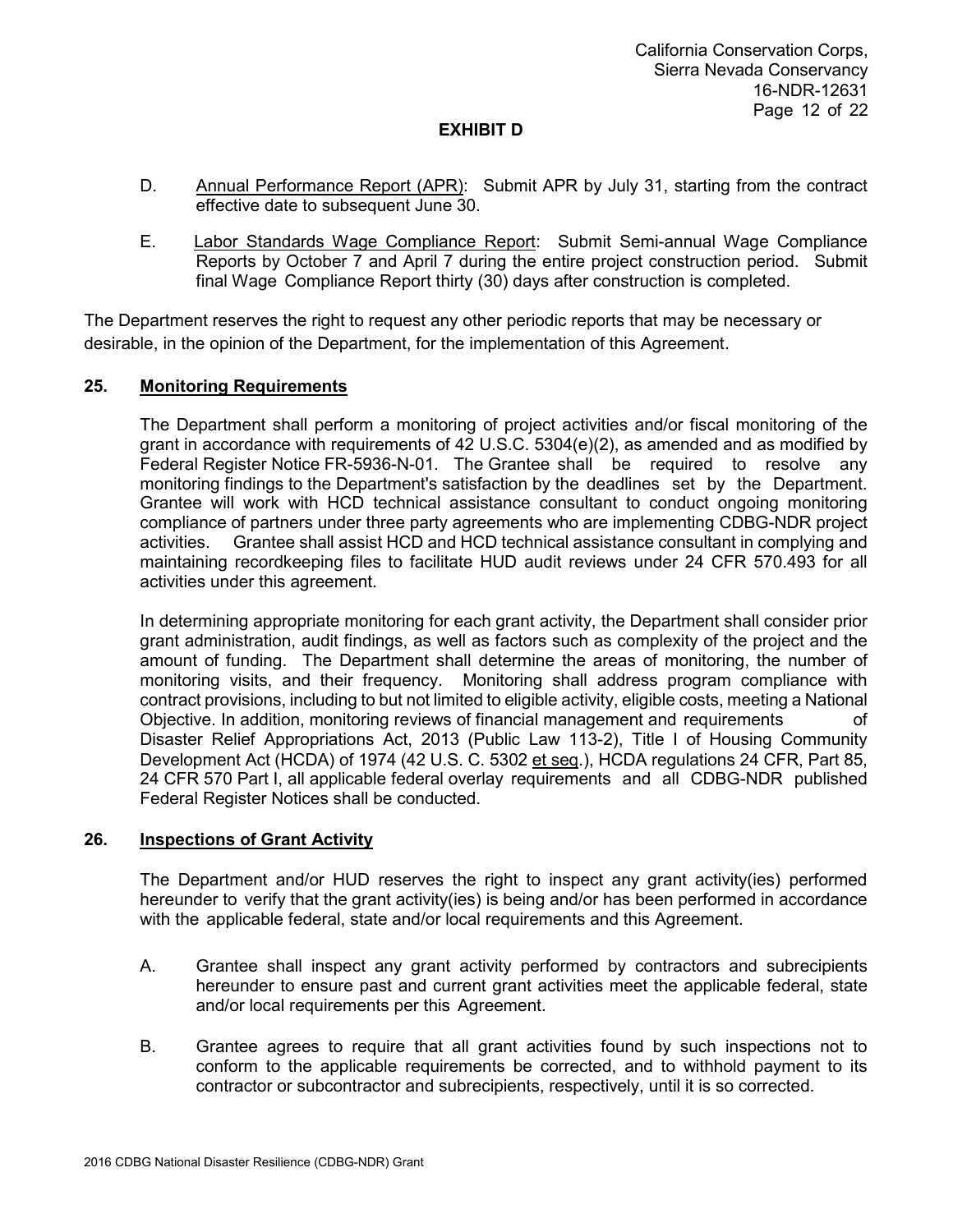#### **27. Access to Records**

Grantee and its contractors and subrecipients shall at all times during the term hereof provide to the Department, HUD, the State, the Comptroller General of the United States, the California State Auditor, or any of their duly authorized representatives, access to any books, documents, papers, and records for the purpose of making audit, examination, excerpts, and transcriptions pursuant to 24 CFR 85.36(i)(10).

### **28. Audit/Retention and Inspection of Records**

- A. Grantee must have intact, auditable fiscal and program records at all times. If the Grantee is found to have missing audit reports from the California State Controller's Office ("SCO") during the term of this Agreement, the Grantee will be required to submit a plan to the Department with task deadlines, for submitting the audit to the SCO. If the deadlines are not met, the Grantee will be subject to termination of this Agreement and disencumbrance of the funds awarded. Grantee's audit completion plan is subject to prior review and approval by the Department.
- B. Grantee agrees that the Department or its designee will have the right to review, obtain, and copy all records pertaining to performance of this Agreement. The Grantee agrees to provide the Department or its designee with any relevant information requested. Grantee shall permit the Department or its designee access to its premises, during normal business hours for the purpose of interviewing employees and inspecting and copying such books, records, accounts, and other material that may be relevant to a matter under investigation for the purpose of determining compliance with California Public Contract Code (PCC) Section 10115 et seq., Government Code (GC) Section 8546.7 and 2 CCR 1896.60 et seq. Grantee further agrees to maintain such records for a minimum period of five (5) years after the Department notifies Grantee that the HUD HCD CDBG-NDR grant contract has been closed. Grantee shall comply with the caveats and be aware of the penalties for violations of fraud and for obstruction of investigation as set forth in PCC 10115.10.
- C. An expenditure that is not authorized under this Agreement or that cannot be adequately documented shall be disallowed. If this determination is made after reimbursement was made to Grantee, then expenditure must be reimbursed to the Department or its designee by the Grantee, within 30 days of demand by the Department. Expenditures for grant activity(ies) not described in Exhibit A shall be deemed authorized if the performance of such grant activity(ies) is approved in writing by the Department prior to the commencement of such grant activity(ies).
- D. Absent fraud or mistake on the part of the Department, the determination by the Department of the allowability of any expenditure shall be final.
- E. For the purposes of annual audits under OMB Uniform Guidance, Grantee shall use the Federal Catalog number 14.272 for the CDBG-NDR Program.
- F. Pursuant to OMB Uniform Guidance 2 CFR 200, the Grantee shall perform an annual audit at the close of each fiscal year in which this Agreement is in effect. Audit costs for this Agreement are a general administration expense and are subject to the general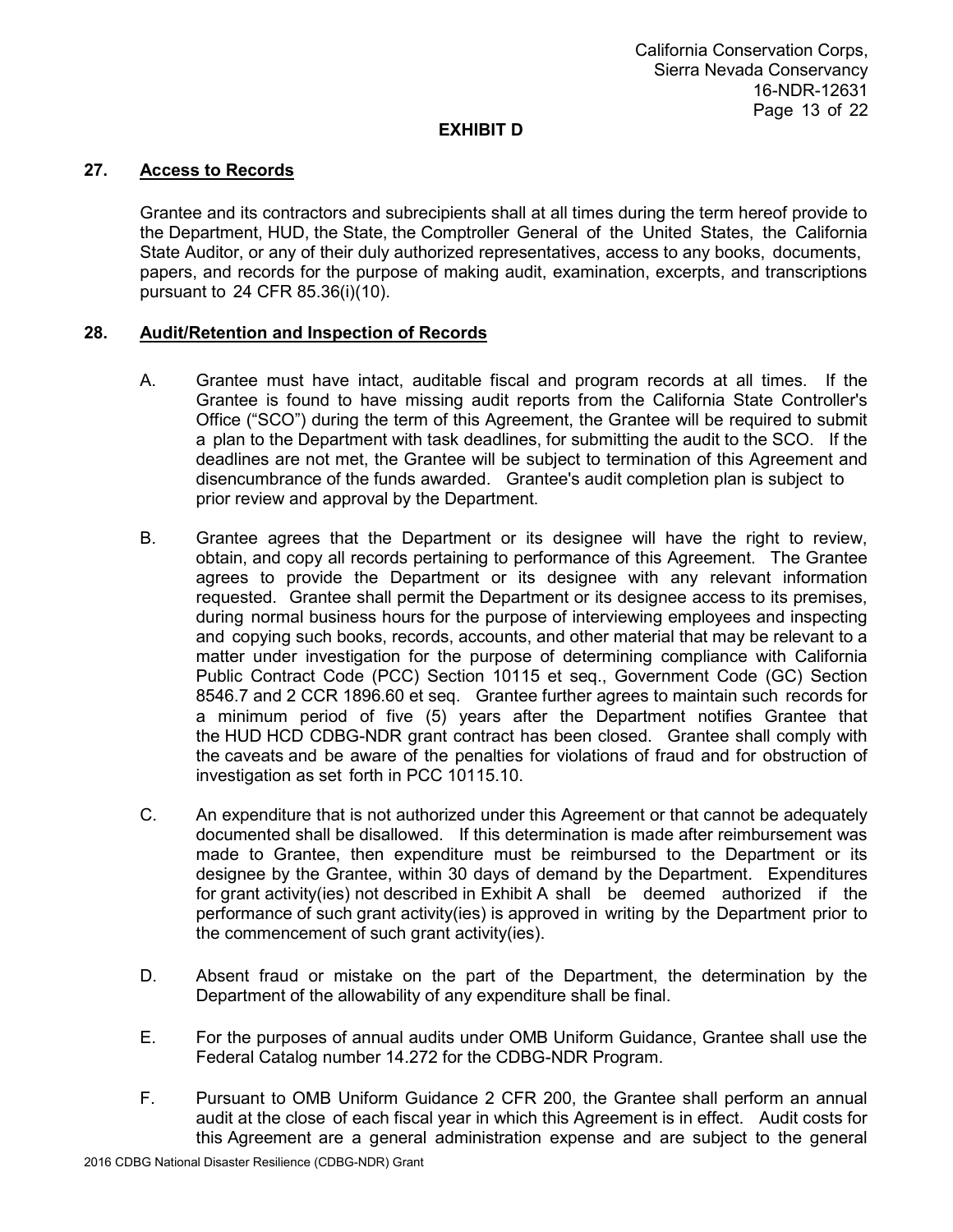administration expenditure limits associated with this Agreement. The costs of the CDBG-NDR-related portion of the audit may be charged to the program in accordance with Public Law 98-502, Uniform Guidance, and Section 7122 of Title 25 CCR.

- G. Notwithstanding the requirement of A-F above, the foregoing, the Department will not reimburse the Grantee for any audit cost incurred after the expenditure deadline of this Agreement.
	- 1) The audit shall be performed by a qualified State, department, local or independent auditor. The agreement/contract for audit shall include a clause which permits access by the Department to the independent auditor's working papers.
	- 2) If there are audit findings, the Grantee must submit a detailed response to the Department for each audit finding. The Department will review the response and, if it agrees with the response, the audit process ends and the Department will notify the Grantee in writing. If the Department is not in agreement, the Grantee will be contacted in writing and informed what corrective actions must be taken. This action may include the repayment of disallowed costs or other remediation.
	- 3) The Department shall not approve reimbursement for any expenditures for the audit, prior to receiving an acceptable audit report.
	- 4) If so directed by the Department upon termination of this Agreement, the Grantee shall cause all records, accounts, documentation and all other materials relevant to the grant activities to be delivered to the Department as depository.

## **29. Signs**

If the Grantee places signs stating that the activity is funded with private or public dollars and the Department is also providing financing, it shall indicate in a typeface and size commensurate with the Department's funding portion of the project that the Department is a source of financing through the CDBG-NDR Program.

## **30. Citizen Participation**

The Grantee is subject to the requirements concerning citizen participation contained in Federal Regulations at 24 CFR, Part 570.486, Local Government Requirements, Part 91.105 and 91.115. Grantee must follow a detailed citizen participation plan that satisfies 24 CFR, Part 70.486.

## **31. Flood Disaster Protection**

A. This Agreement is subject to the requirements of the Flood Disaster Protection Act (FDPA) of 1973 (Public Law 93-234). No portion of the assistance provided under this Agreement is approved for acquisition or construction purposes as defined under FDPA, Section 3(a) of said act, for use in an area identified by the Secretary of HUD as having special flood hazards which is located in a community not then in compliance with the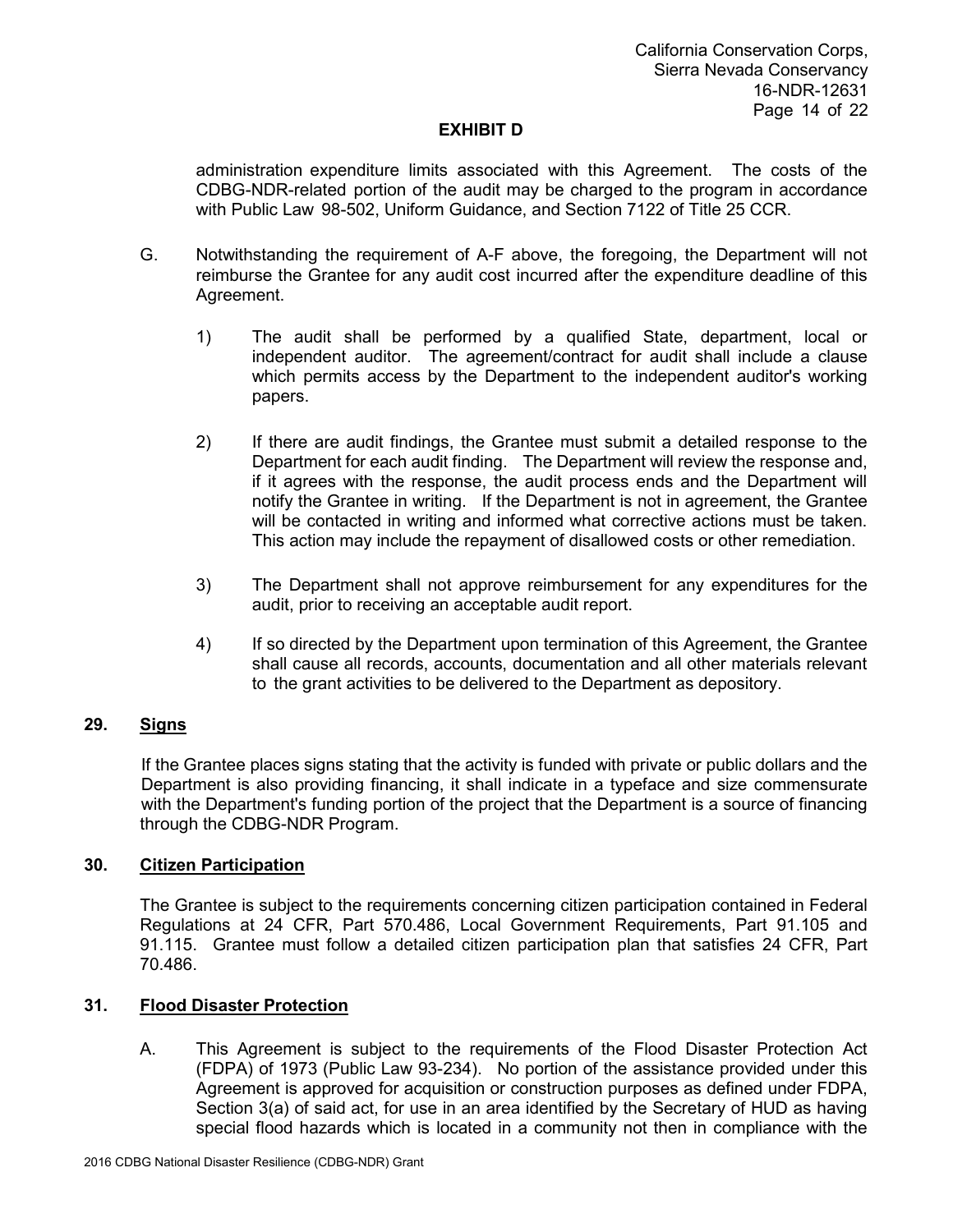requirements for participation in the national flood insurance program pursuant to FDPA, Section 102(d) of said act.

- B. The use of any assistance provided under this Agreement for such acquisition or construction in such identified areas in communities then participating in the national flood insurance program shall be subject to the mandatory purchase of flood insurance requirements of FDPA, Section 102(a) of said act.
- C. Any contract or agreement for the sale, lease, or other transfer of land acquired, cleared or improved with assistance provided under this Agreement shall contain certain provisions. These provisions will apply if such land is located in an area identified by the Secretary of HUD as having special flood hazards and in which the sale of flood insurance has been made available under the National Flood Insurance Act of 1968, as amended, 42 U.S.C. 4001 et seq.
- D. These provisions shall obligate the transferee and its successors or assigns to obtain and maintain, during the ownership of such land, such flood insurance as required with respect to financial assistance for acquisition or construction purposes under FDPA, Section 102(s) of the Flood Disaster Protection Act of 1973. Such provisions shall be required notwithstanding the fact that the construction on such land is not itself funded with assistance provided under this Agreement.

### **32. Procurement**

The Grantee shall comply with the procurement provisions, administrative requirements for Grants and Cooperative Agreements to State, Local and Federally Recognized Indian tribal governments and 2 CFR 200.318 through 200.326, per the Department's certification of these procurement standards.

In accordance with federal register notice FR-5936-N-01, a Data Universal Numbering System (DUNS) number must be collected and reported in the Disaster Recovery Grants Reporting (DRGR) system.

#### **33. Obligations of Grantee with Respect to Certain Third Party Relationships**

The Grantee shall remain fully obligated under the provisions of this Agreement notwithstanding its designation of any third party or parties for the undertaking of all or any part of the Scope of Work with respect to which assistance is being provided under this Agreement to the Grantee. The Grantee shall comply with all lawful requirements of the Department necessary to ensure that the Scope of Work, with respect to which assistance is being provided under this Agreement to the Grantee, is carried out in accordance with the Department's Assurance and Certifications, including those with respect to the assumption of environmental responsibilities of the Department under Section 104(g) of the Housing and Community Development Act of 1974 [42 U.S.C. 5304(g)] and Certifications in Exhibit F of this Agreement.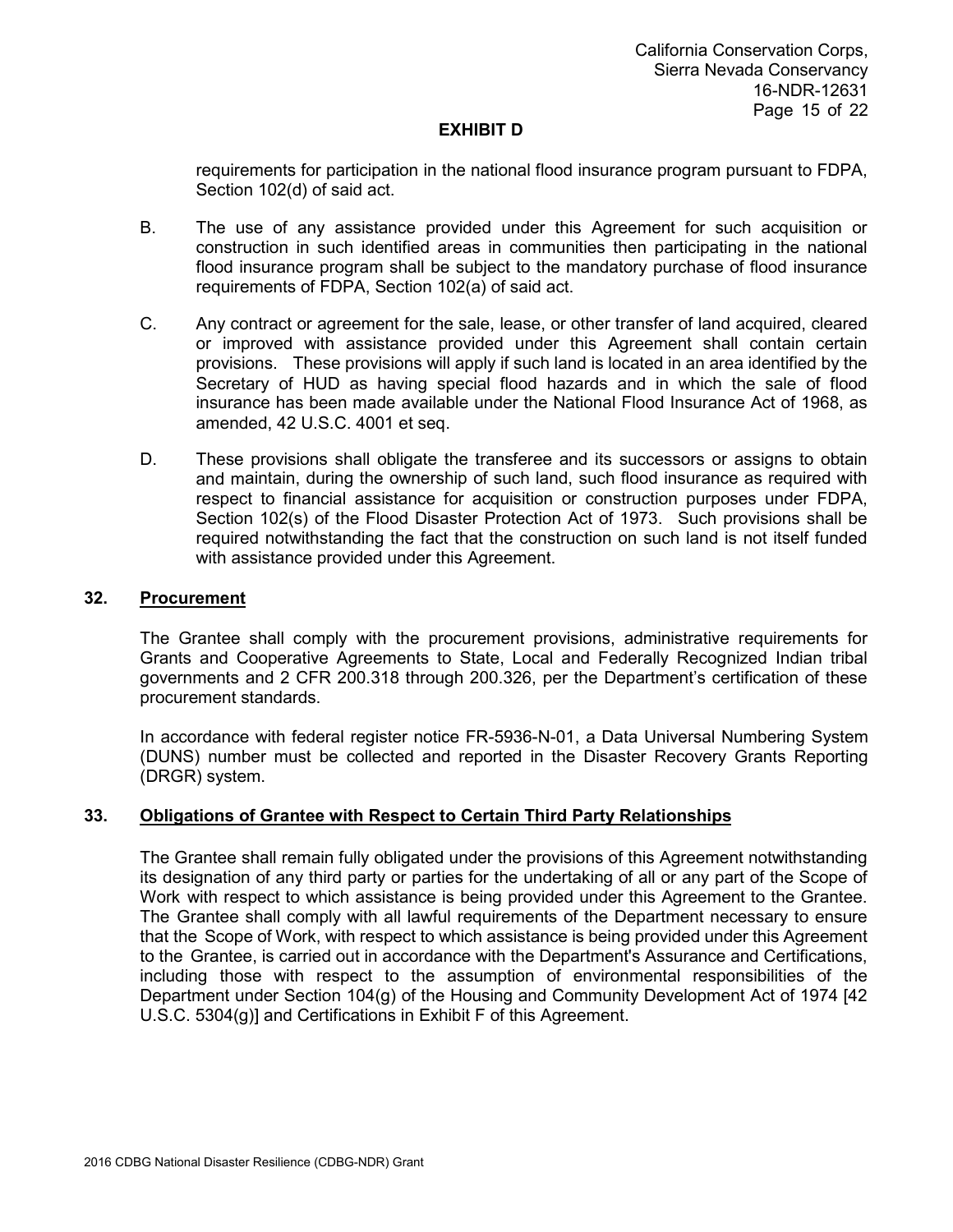### **34. Energy Policy and Conservation Act**

This Agreement is subject to mandatory standards and policies relating to energy efficiency which are contained in the State Energy Conservation Plan issued in compliance with the Energy Policy and Conservation Act (Pub. L. 94-163, 89 Stat. 871).

### **35. State Contract Manual Requirements (Section 3.11, Federally Funded Contracts (Rev. 3/03):**

- A. All contracts, except for State construction projects that are funded in whole or in part by the Federal government, must contain a 30-day cancellation clause and the following provisions:
	- 1) It is mutually understood between the parties that this contract may have been written for the mutual benefit of both parties before ascertaining the availability of congressional appropriation of funds to avoid program and fiscal delays that would occur if the contract were executed after that determination was made.
	- 2) This contract is valid and enforceable only if sufficient funds are made available to the State by the United States Government for the purpose of this Program. In addition, this contract is subject to any additional restrictions, limitations, or conditions enacted by the Congress or to any statute enacted by the Congress that may affect the provisions, terms, or funding of this contract in any manner.
	- 3) The parties mutually agree that if the Congress does not appropriate sufficient funds for the program, this contract shall be amended to reflect any reduction in funds.
	- 4) The Department has the option to invalidate the contract under the 30-day cancellation clause or to amend the contract to reflect any reduction in funds.
- B. Exemptions from provisions A.1 through A.4 above may be granted by the Department of Finance provided that the director of the State agency can certify in writing that Federal funds are available for the term of the contract.
- C. Government Code ("GC") § Section 8546.4(e) provides that State agencies receiving Federal funds shall be primarily responsible for arranging for Federally required financial and compliance audits, and shall immediately notify the Director of Finance, the State Auditor, and the State Controller when they are required to obtain Federally required financial and compliance audits.

#### **36. Required Expenditure Dates**

In accordance with P.L. 113-2, all CDBG-NDR funds must be expended within two years of the date HUD obligates funds to the grantee (funds are obligated to a grantee upon HUD's signing of the grantee's CDBG-NDR grant agreement), unless a waiver is requested and granted by HUD. For purposes of this Agreement, on July 18, 2016, HUD granted the Department a waiver of this requirement and establishing a new expenditure date of September 30, 2022.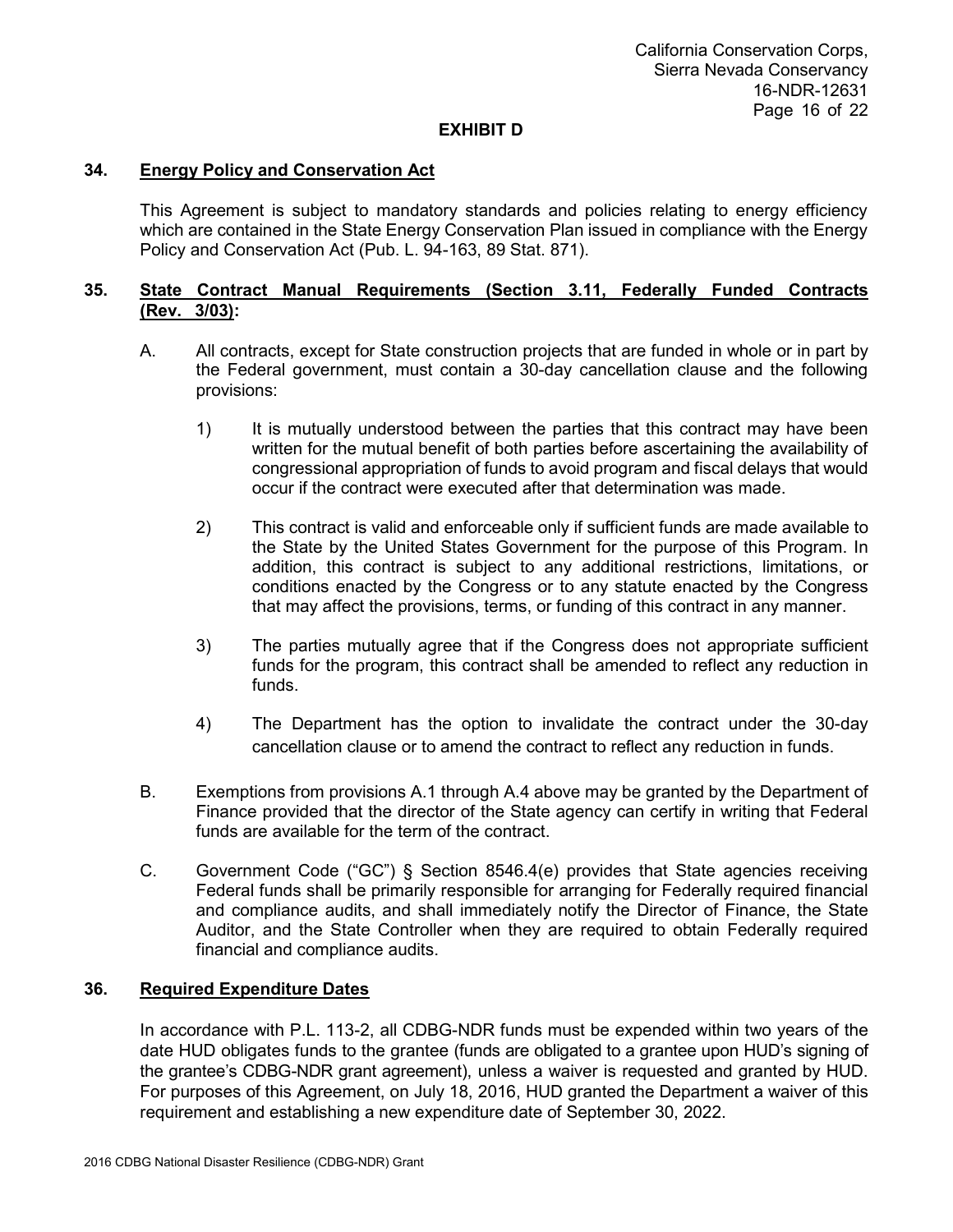Any funds not expended by the federal expenditure date will be cancelled and recaptured by the Treasury, and thereafter will not be available for obligation or expenditure for any purpose. Grantee cannot request an extension of the federal expenditure date.

### **37. Grant Reduction**

If, after HCD is awarded funds and enters into a grant agreement with HUD, HCD then or subsequently proposes to make a substantial amendment to any of the CDBG-NDR project activities, then HUD and HCD reserve the right to amend the award and change the budget amounts under this Agreement.

#### **38. Withdrawal of Grant Amounts**

If Grantee does not proceed within a reasonable timeframe, HUD and HCD reserve the right to withdraw any funds HCD has not obligated under the award. If funds are withdrawn prior to September 30, 2017, HUD shall redistribute any withdrawn amounts to one or more other jurisdictions eligible for CDBG-NDR funding.

### **39. Financial Controls**

The NDRC NOFA requires that any party involved in the CDBG-NDR projects, whether directly or indirectly, must agree to provide any information HCD requires in order to maintain proficient financial controls; on a project costing over \$100 million, the magnitude of such controls will be wide and varying.

#### **40. Administrative and National Policy Requirements**

Certain Administrative and National Policy Requirements apply to all HUD funding, including CDBG-NDR funding. See NDRC NOFA, Exhibit E, for a list of these requirements. All recipients of this funding or any party involved in a CDBG-NDR project, whether directly or indirectly, must agree to provide any information HCD requires in order to meet the aforementioned administrative and national policy requirements.

## **41. Reporting**

HUD requires grantees under the NDRC NOFA to report the sources and uses of all amounts expended and other information for HUD's annual report to Congress or other purposes as determined by HUD. All recipients of CDBG-NDR funding for project implementation, whether directly or indirectly, shall report amounts shown in project sources and uses forms and all amounts expended on eligible activities under this Agreement. Parties shall provide information as requested by HCD for purposes of reporting to federal, state and local entities including but not limited to CDBG-NDR quarterly report to HUD, and HUD's annual report to Congress or other purposes as determined by HUD.

Appendix A of the NDRC NOFA contains the requirements applicable to Community Development Block Grant (CDBG) funds made available by the Disaster Relief Appropriations Act, 2013 (PL113-2, approved January 29, 2013) Appropriations Act and awarded under the National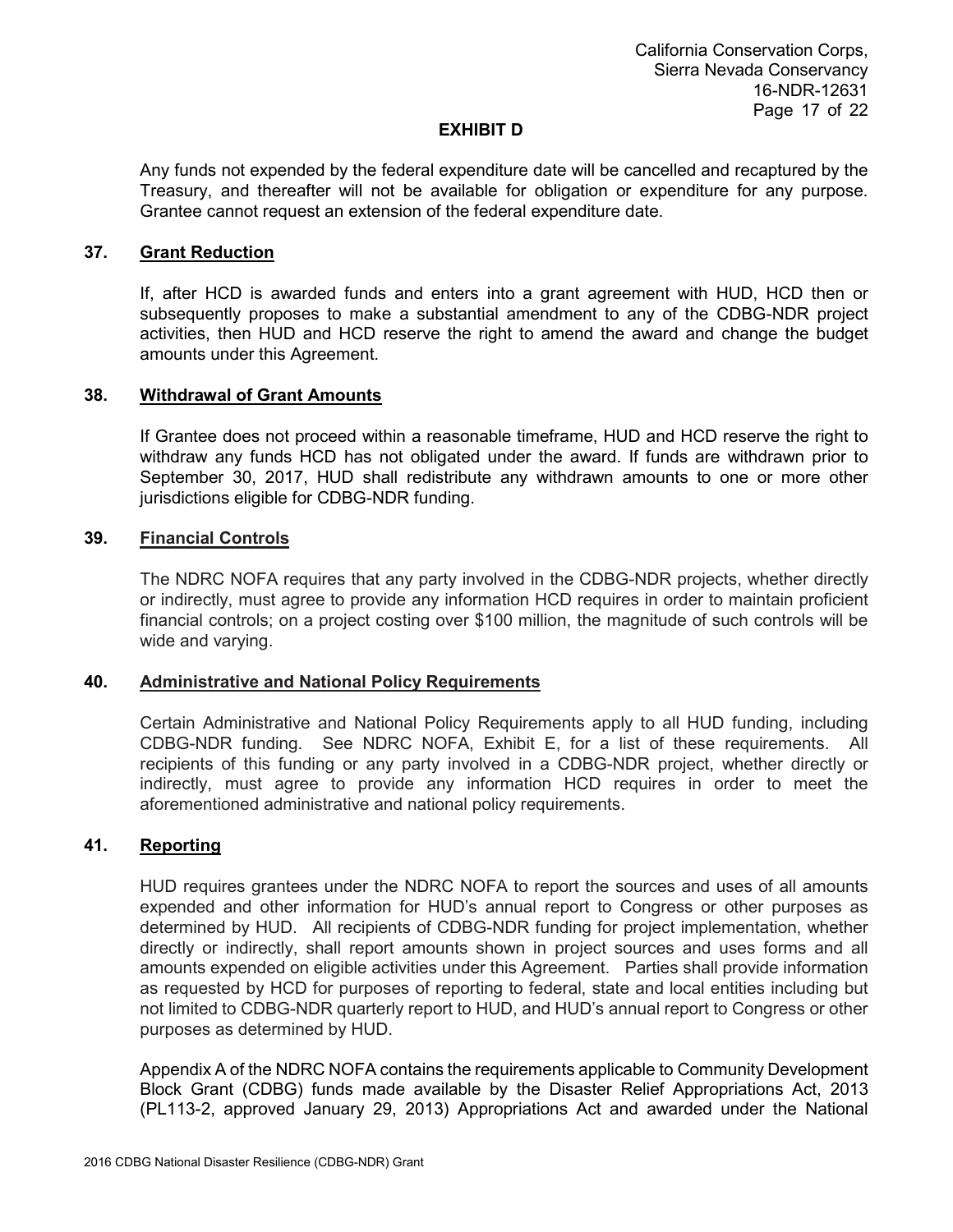Disaster Resilience Competition as CDBG-NDR grants. Appendix A to the NDRC NOFA was subsequently incorporated into Federal Register Notice FR-5936-N-01.

### **42. Use of Funds**

- A. The Appropriations Act made funds available for necessary expenses related to disaster relief, long-term recovery, restoration of infrastructure and housing, and economic revitalization in the most impacted and distressed areas resulting from a major disaster declared pursuant to the Robert T. Stafford Disaster Relief and Emergency Assistance Act of 1974 (42 U.S.C. 5121 et seq.) (Stafford Act), due to Hurricane Sandy and other eligible events in calendar years 2011, 2012, and 2013. The Appropriations Act requires funds to be used only for these specific disaster-related purposes.
- B. All recipients of CDBG-NDR grants are subject to: (1) the requirements of the Appropriations Act; (2) the Fiscal Year (FY) 2014 Notice of Funding Availability for National Disaster Resilience Competition (NDRC NOFA), including all appendices and incorporated portions of the FY 2014 General Section (as amended); and (3) applicable regulations governing the CDBG program at 24 CFR Part 570, unless modified by waivers and alternative requirements published by HUD in this NOFA or other applicable Federal Register Notice.

### **43. Performance Measures and Related Remedies**

Performance Measures and Penalties provisions are set forth in Exhibit B Section 7.

## **44. Disputes**

Except as otherwise provided in this Agreement, any dispute arising under or relating to the performance of this Agreement, which is not disposed of, by mutual agreement of the parties shall be decided by a two-tier process. First, the Grantee will present their dispute documentation to the CDBG-NDR Project Manager for review and resolution. If the dispute cannot be resolved by the Project Manager, then it will be presented to the Deputy Director of HCD's Housing Policy Division. The decision of the Deputy Director shall be final, conclusive and binding.

#### **45. Award Date**

Given the uniqueness of this NDRC competitive award, HCD is treating the HUD award date as the date of the award for Grantee.

As noted in item 1 above, on July 18, 2016, HUD approved HCD's request to extend the expenditure deadline to September 30, 2022. It is important to note that only the remaining balance of the grant as of the end of the initial 24-month expenditure period will be extended.

#### **46. Suspension or Termination**

#### A. Suspension of Work

The Director of HCD, the Acting Director, or any designee of either, by written notice may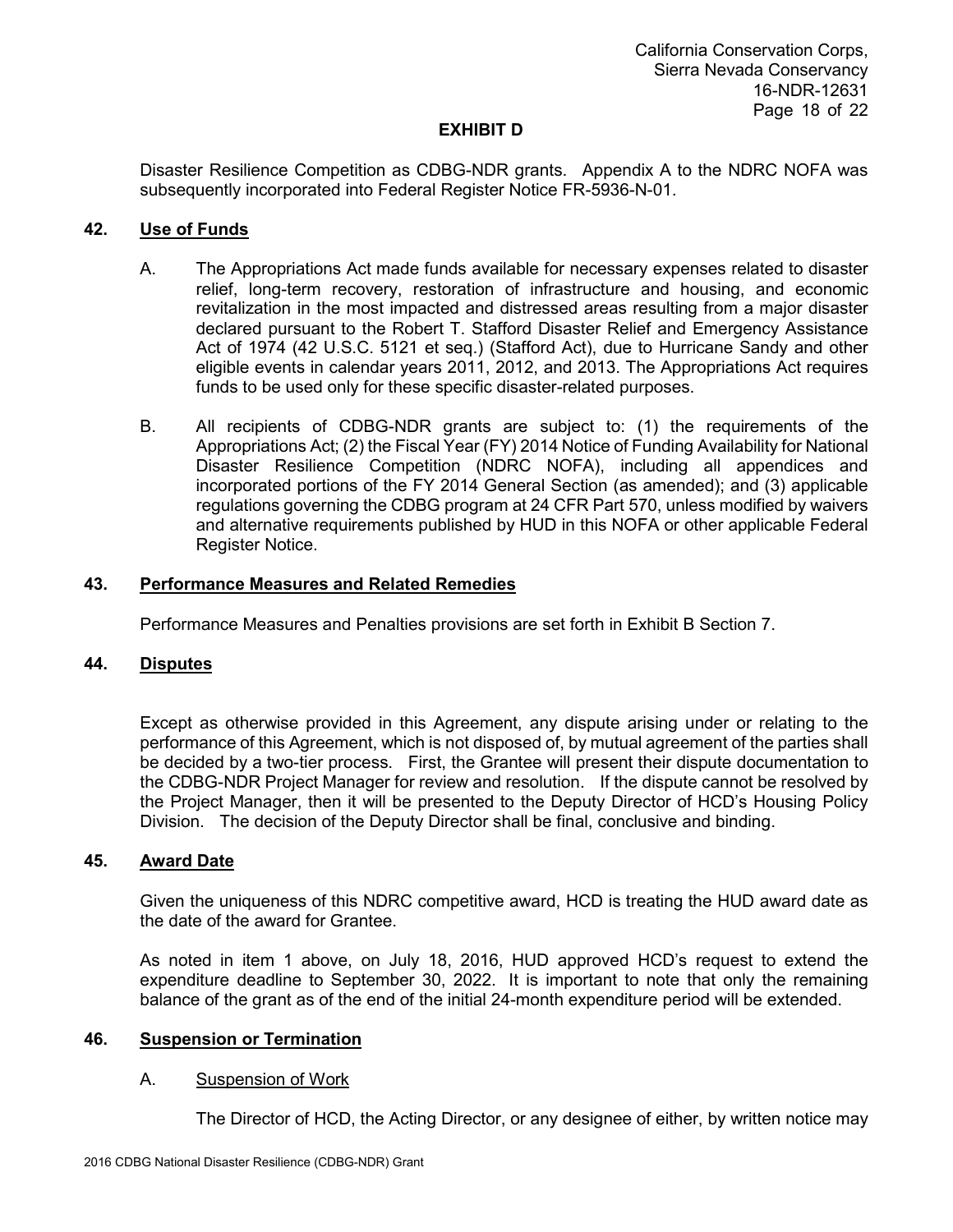suspend the work of the Grantee, or any portion thereof, for any period up to ninety (90) days, as the Director, Acting Director, or their designee may deem necessary in their reasonable discretion.

### B. Termination at Option of Department

The Director, Acting Director, or their designee may, in their sole and absolute discretion and upon ten (10) days' written notice to Grantee, terminate this Agreement in whole or in part. Upon receipt of a termination notice, Grantee shall immediately discontinue all services affected unless the notice specifies otherwise.

### C. Termination for Default

The Director, Acting Director, or their designee may, upon three (3) day written notice to the Grantee, and without any prejudice to its other remedies, terminate this Agreement in whole or in part for cause. Cause shall consist of violations of any terms and/or special conditions of this Agreement and for the HUD agreement, upon the request of HUD, or the withdrawal of, or any limitation on the Department's expenditure authority. Upon receipt of any notice terminating this Agreement in whole or in part, the Grantee shall (1) immediately discontinue all services affected (unless the notice directs otherwise); and (2) deliver to the Department's Contract Manager all data, reports, summaries, and such other information and materials as may have been accumulated by the Grantee in performing under this Agreement, whether completed or in progress. At the sole discretion of the Department, the Department may offer the Grantee an opportunity to cure any breach(es) prior to terminating for a breach. If after notice of termination for failure to fulfill contract obligations, it is determined that the Grantee had not so failed, the termination shall be deemed to have been effected for the convenience of the Department.

#### D. Termination at Option Upon Bankruptcy of Grantee

In the event proceedings in bankruptcy are commenced against the Grantee, or the Grantee is adjudged bankrupt or a receiver is appointed, the Grantee shall notify the Department immediately in writing and Department may terminate this Agreement and all further rights and obligations by giving three (3) days' notice in writing to Grantee in the manner specified herein.

#### E. Effects of Suspension and Termination

Costs incurred by or paid by Grantee relating to obligations incurred by the Grantee during a suspension or after termination of an award are not allowable unless the Department expressly authorizes them in the notice of suspension or termination or subsequently. Other Grantee costs during suspension or after termination which are necessary and not reasonably avoidable are allowed if:

1) The costs resulting from obligations which were properly incurred by the Grantee before the effective date of suspension or termination, are not in anticipation of suspension or termination; and, in the case of a termination, are non-cancellable; and,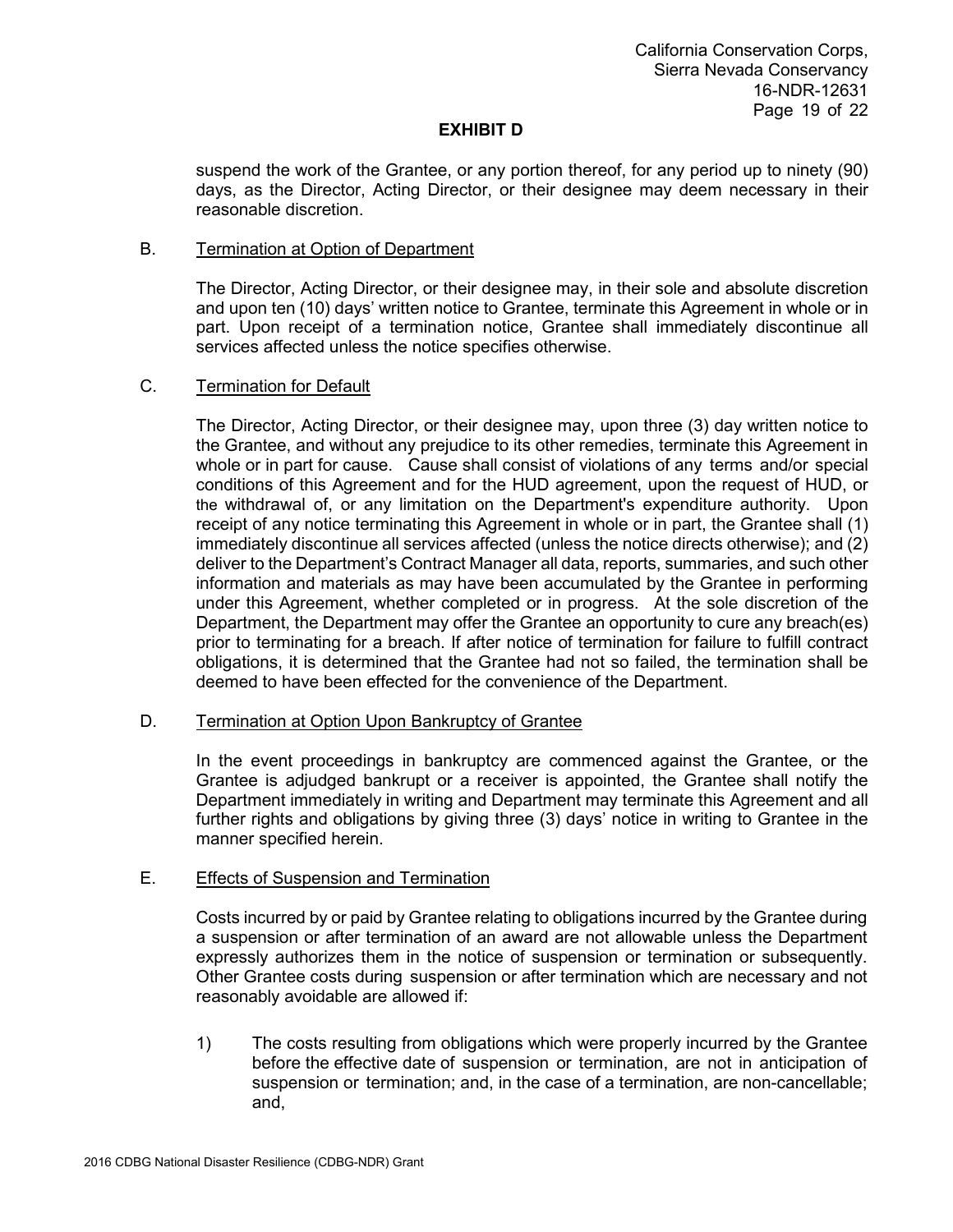- 2) The costs would be allowable if the award was not suspended or expired normally at the end of the funding period in which the termination takes place. Notwithstanding the previous sentence, any costs incurred after this contract is terminated are not reimbursable.
- 3) Relationship to Debarment and Suspension. The enforcement remedies identified in this Section, including suspension and termination, do not preclude a Grantee from being subject to 2 CFR Part 2424. CDBG funds may not be provided to excluded or disqualified persons, organizations, companies or entities per 24 CFR 570.489(i).

#### F. Non-Compliance

Enforcement for noncompliance may include, but is not limited to, the following remedies if Grantee materially fails to comply with any term of this Agreement, whether stated in a federal statute or regulation, an assurance in a State plan or application, a notice of award, or elsewhere:

- 1) Temporarily withhold cash payments pending correction of the deficiency by the Grantee.
- 2) Disallow (that is, deny use of funds for) all or part of the cost of the activity or action not in compliance.
- 3) Wholly or partly suspend or terminate the current award for the Grantee's program.
- 4) Exercise any other remedies or any other rights that may be legally available to the Department, including termination of this Agreement.

#### G. Cumulative Remedies

The rights and remedies of the Department provided in this Agreement are cumulative and are in addition to any other rights and remedies provided by law, all of which are hereby reserved.

#### H. Completion

In the event of termination for default, the Department reserves the right to take over and complete the work by contract or other means; Grantee will fully cooperate with the Department and provide all information needed for a smooth transition. In such case, Grantee is liable to Department for any additional costs incurred by the Department to complete the work.

In accordance with federal register notice FR-5936-N-01, a Data Universal Numbering System (DUNS) number must be collected and reported in the Disaster Recovery Grants Reporting (DRGR) system.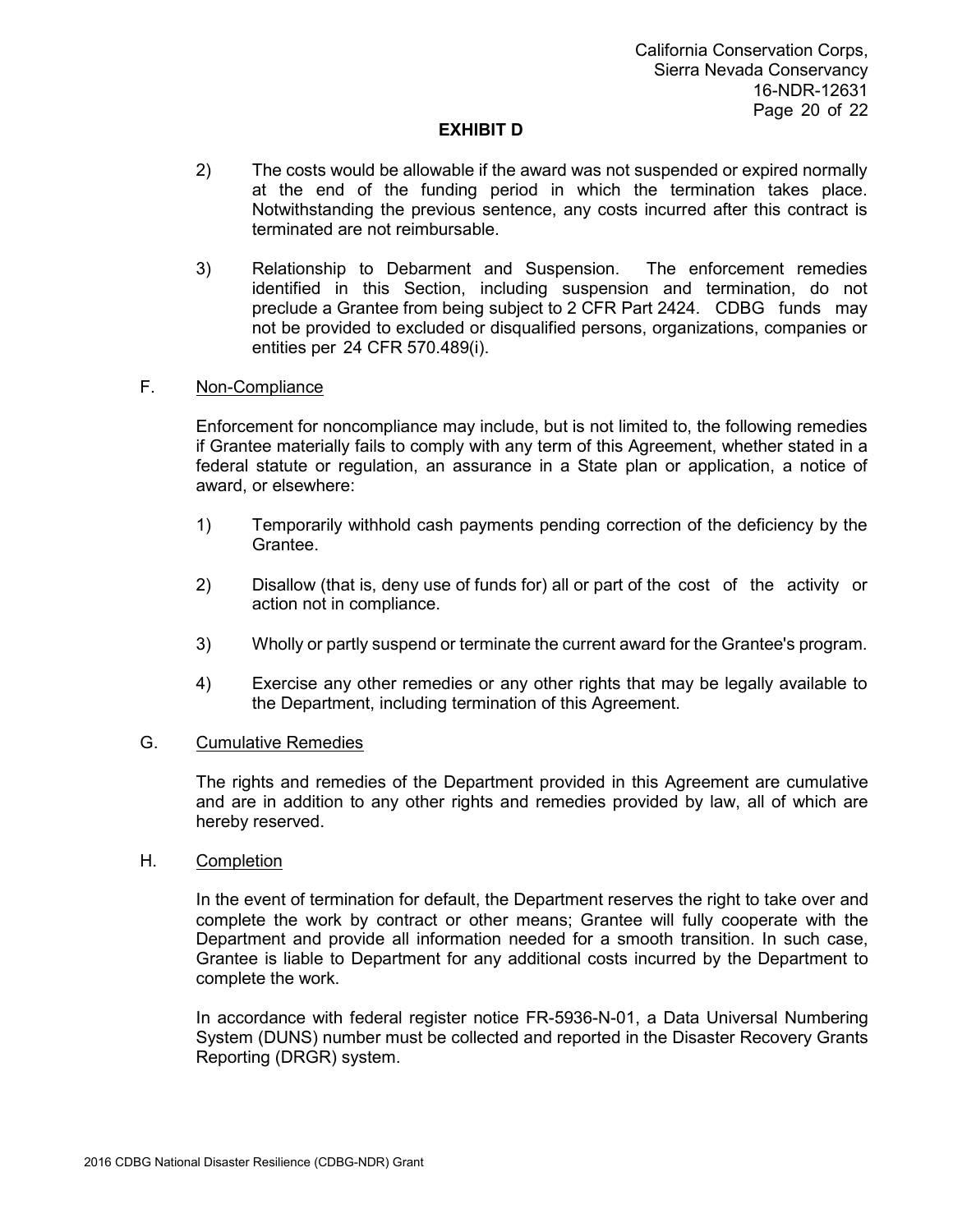### **47. Federal Register Notice(s)**

The parties agree that in addition to complying with all other terms and conditions set forth in the Standard Agreement and the various Exhibits thereto, to the extent additional requirements or conditions are imposed upon HCD by HUD in any Federal Register Notice ("FRN") relating to the NDRC project, the parties will be required to comply with such additional requirements or conditions, as will their respective recipients of CDBG NDR funding. In connection therewith, the parties acknowledge having reviewed the following three FRNs issued by HUD prior to the date hereof: (i) 81 FRN 109, page 36557 [Docket No. FR-5936-N-01] dated June 7, 2016; (ii) 80 FRN 21, page 5570 [Docket No. FR-5831-N-03] dated February 2, 2015; and (iii) 79 FRN 202, page 62654 [Docket No. FR-5753-N-11] dated October 20, 2014. The parties further acknowledge that additional FRNs relative to the NDRC project will be issued by HUD in the future, and that each party must also comply with any requirements and conditions set forth in such subsequent FRNs.

## **48. Duplication of Benefit**

Duplication of benefits (DOB) requirements in section 312 of the Stafford Act and in the Appropriations Act applies to the use of CDBG-NDR funds. HCD has developed a process for documenting any DOB for project activities. This process is based on HUD Federal Register Notice 76 FR 71060 published on November 16, 2011 and other HUD published guidance. Prior to release of any project activity funding, Grantee must follow HCD process for documentation of DOB. The DOB calculations must be completed and approved in writing by HCD as part of clearing general conditions for each project activity under this Agreement upon clearance of general conditions, project funding will be released.

#### **49. Non-Discrimination Language from 41 CFR Part 60-1.4(b)**

Grantee shall comply with Executive Order 11246 of September 24, 1965, entitled "Equal Employment Opportunity", as amended by Executive Order 11375 of October 13, 1967, and as supplemented in Department of Labor regulations (41 CFR chapters 60).

#### **50. Policies on Excessive Use of Force**

Grantee must have and follow these policies: 1) Prohibiting the use of excessive force by law enforcement agencies within its jurisdiction against any individuals engaged in nonviolent civil rights demonstration; and, 2) Enforcing applicable State and local laws against physically barring entrance to or exit from a facility or location that is the subject of such nonviolent civil rights demonstration within its jurisdiction.

#### **51. Use of Web Based Grant Management Software**

Grantee staff shall utilize the web-based software that HCD is having developed for CDBG-NDR grant administration. The HCD technical assistance consultant shall develop such software and shall provide training and technical assistance to Grantee's staff on accessing and using the software. The software license from the consultant is extended to HCD's employees as **Authorized Users** and is extended to Grantee's staff as **Non-HCD Authorized Users.** Grantee, as Non-HCD Authorized User, acknowledges that its and its employee use of the CDBG-NDR